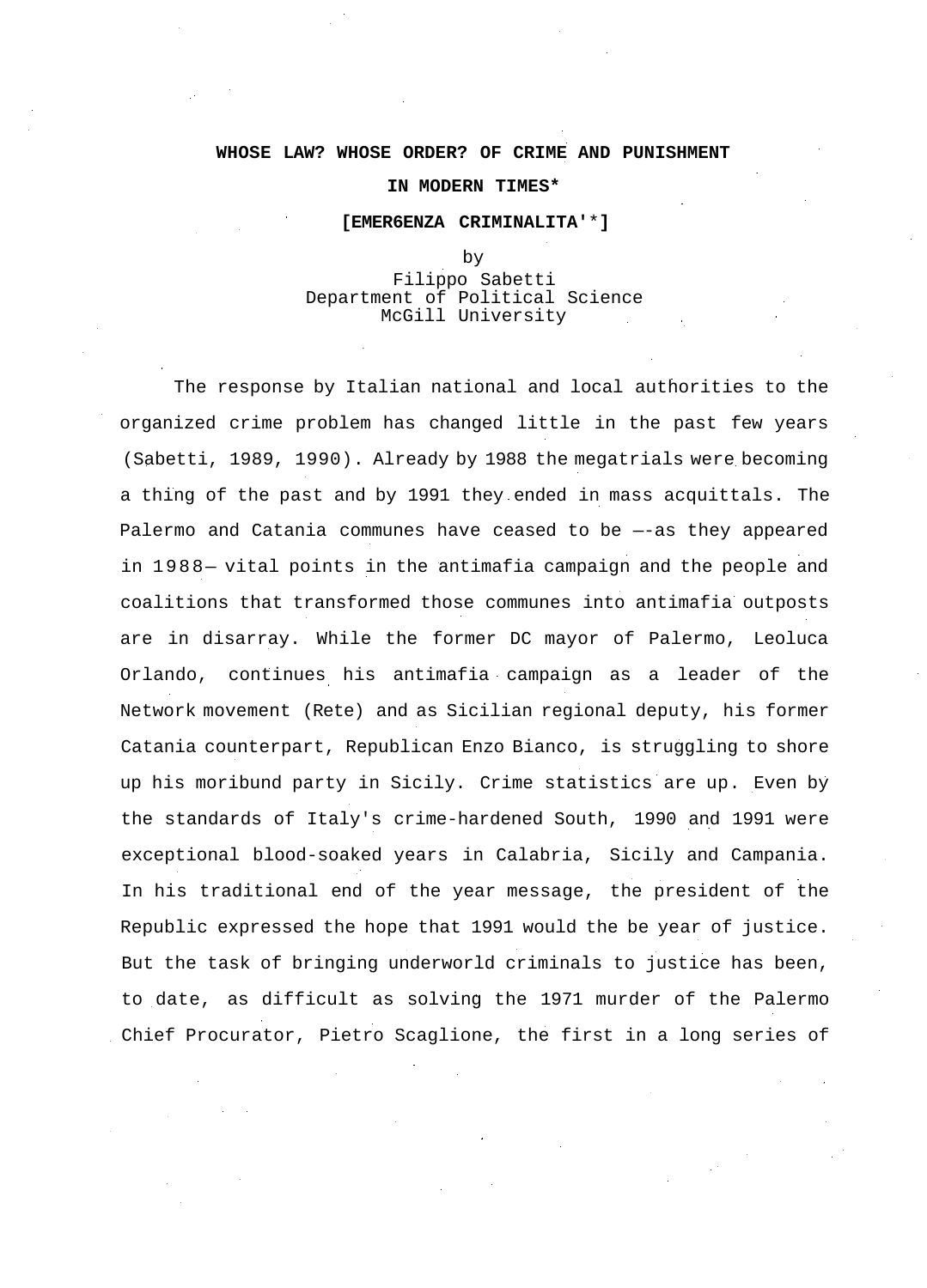unsolved prominent murders (delitti eccellenti).

The law-enforcement agencies continue à la Max Weber to claim the monopoly of legitimate use of physical force in the troubled regions but they seem unable or unwilling to prevent, or put a stop to, others from employing force to maintain a parallel system of law and order there. From the Antimafia Commissioner to field police officers, from the Interior Minister to magistrates, they all admit that the state has lost control of wide swaths of Calabria, Campania, Sicily and even Apulia. A magistrate in Calabria echoed the thought of most of his colleagues when he likened the presence of the Italian state there to that of the Red Cross in a war zone: to help the wounded, to keep track of the dead and to inform the relatives (quoted in Chianura, 1991; see also Sciacca, 1991). A recurrent pattern could be. observed in 1991. After the murder of a magistrate in Calabria or of an industrialist in Sicily, or after brutal mass killings in places like Gela and Taurianova, the interior and justice ministers would rush in, often separately, to affirm the presence (impegno) of the State. Their visit would be invariably accompanied by that of the police (polizia) chief, a high carabiniere official, the Antimafia Commissioner, members of parliament or of the Antimafia Parliamentary Commission and, sometimes, even the president of the Republic. Strong statements would be made but, after the distinguished visitors would return to Rome, the only lasting outcome of their visit would likely be yet another controversy about the competence of police and judicial officers in the field.

 $\overline{a}$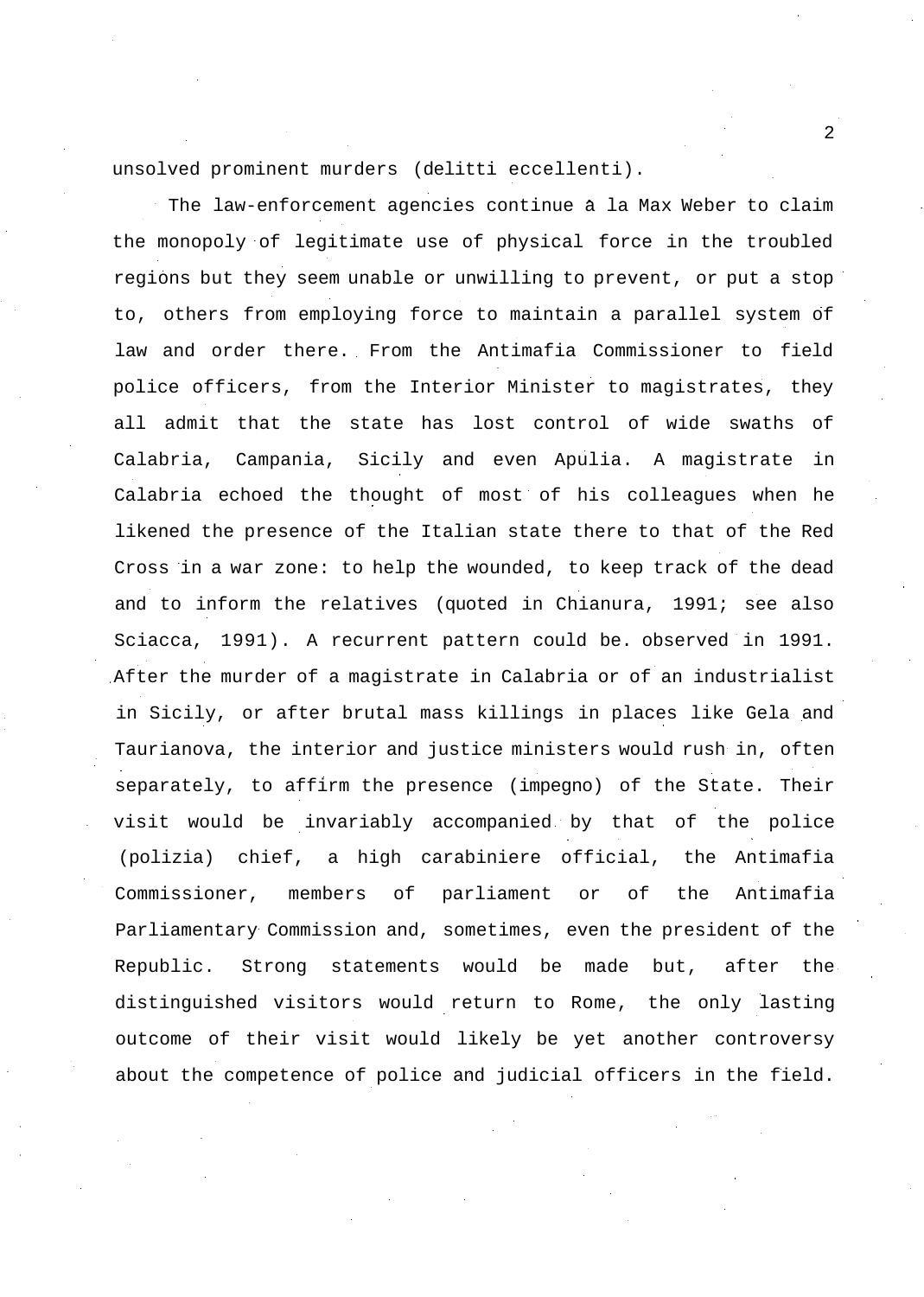Even the move, in February 1991, of perhaps Italy's best known crime fighter, magistrate Giovanni Falcone, from the Palermo Tribunal to Rome's Justice Ministry, seemed,then, to lend additional weight to the argument that the instrumentalities of government were giving up on the organized criminality front (emergenza criminalita). We now know that Falcone's departure from Palermo signalled the beginning of a new antimafia policy whose main features emerged by the end of the year. But, as the experience of the American war on crime suggests, the complexities of translating an anticrime policy into administrative action can be daunting even under the most favourable of circumstances and the circumstances in Italy are hardly that. Thus little has changed for the better since 1988 (Sabetti, 1989,1990). But the strength of organized crime groups, the renewed attempt to mount a seemingly more vigourous antimafia struggle from Rome and events connected with such developments offer scope for further reflections on the topic of law and order in contemporary Italy.

### **THE STRENGTH OF THE CRIMINAL UNDERWORLD**

Not unlike mass media people, academic researchers have, for the most part, virtually no independent sources for surveying organized criminality and illegal markets. What they cover is the police and judicial coverage of the criminal underworld, their investigations and their prosecutorial results. There are reasons to be skeptical of such sources (Ericson, 1982:203; Reuter and Rubinstein,1978; Santino and La Fiura,1990:49-63). Nevertheless,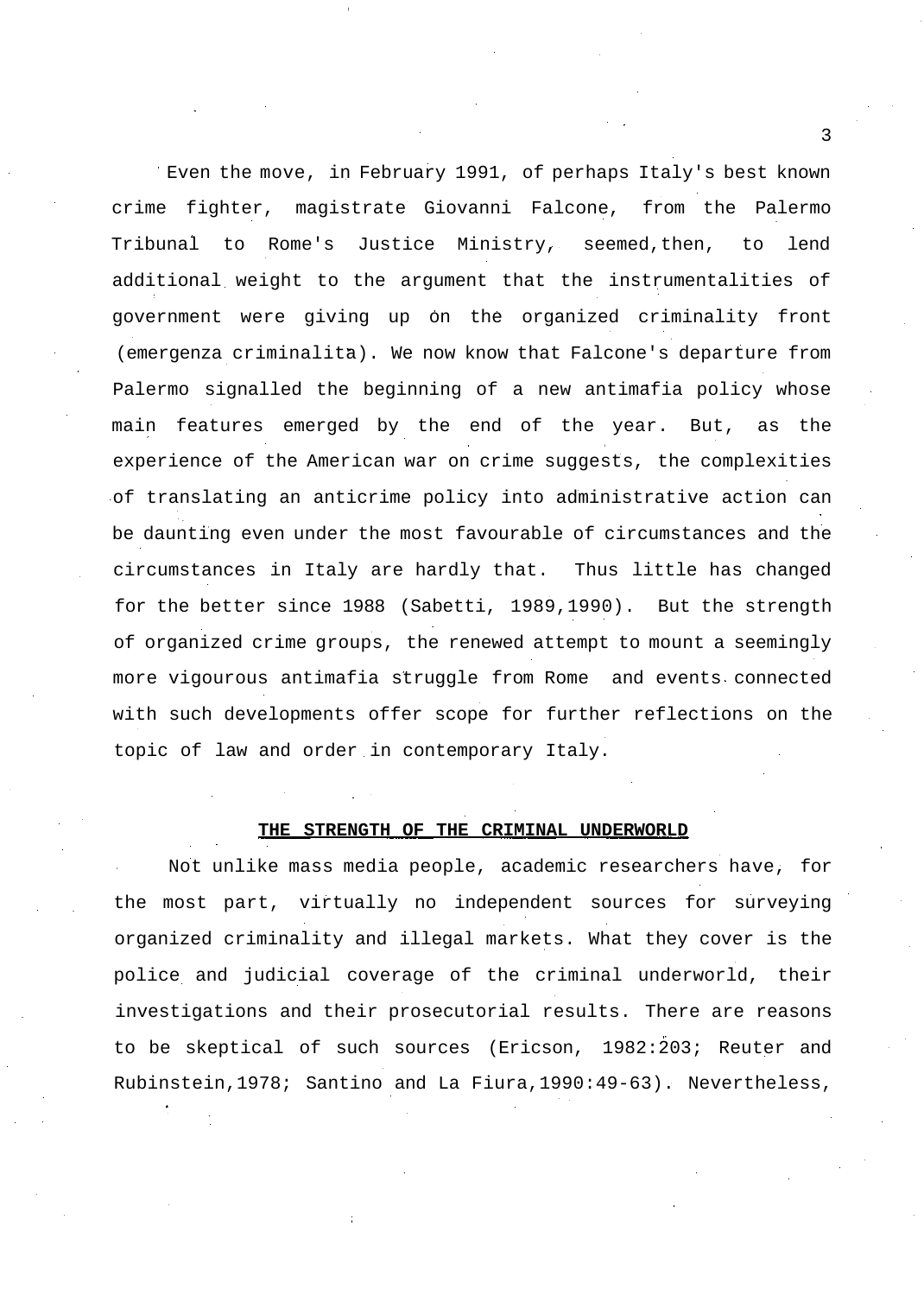they do provide a starting point for making sense of a world that has its own laws and demands.

The tendency among law-enforcement agencies fighting organized crime in Italy, as in the United States, has been to focus more on the character of the criminals and less on the nature of the crime. This is understandable. Reputed professional criminals endowed with a high-visibility profile and reputation like mafiosi are easier to identify than transactions in illegal markets. The antimafia law no. 646 of September 13, 1982, also known as the Rognoni-La Torre law, and the ensuing judicial investigations by the "antimafia pool" of Palermo magistrates did much to direct attention to the nature of the crime. By 1991, however, there seemed to be no ongoing serious judicial investigations of illegal activities; according to magistrate Falcone, the last serious investigation of recycling of money from illegal markets took place in 1984 (Falcone cited in Manno, 1991; see also Cecchini et al., 1991:164-165). Also by 1991, gone was the view of the Sicilian mafia groups both as a single, unitary, Cosa Nostra organization and as a synonym for organized crime itself (but cf. Falcone 1991). What emerged, instead, is somewhat of a consensus that organized criminality is made up of different, and rivalrous, mafia, 'ndrangheta and camorra groups in Sicily, Calabria and Campania respectively, and that these groups are, in varying degrees, inseparable from most of the illegal markets and activities in Italy. People in such groups form the core underworld population.

We know a lot about this core underworld population. In his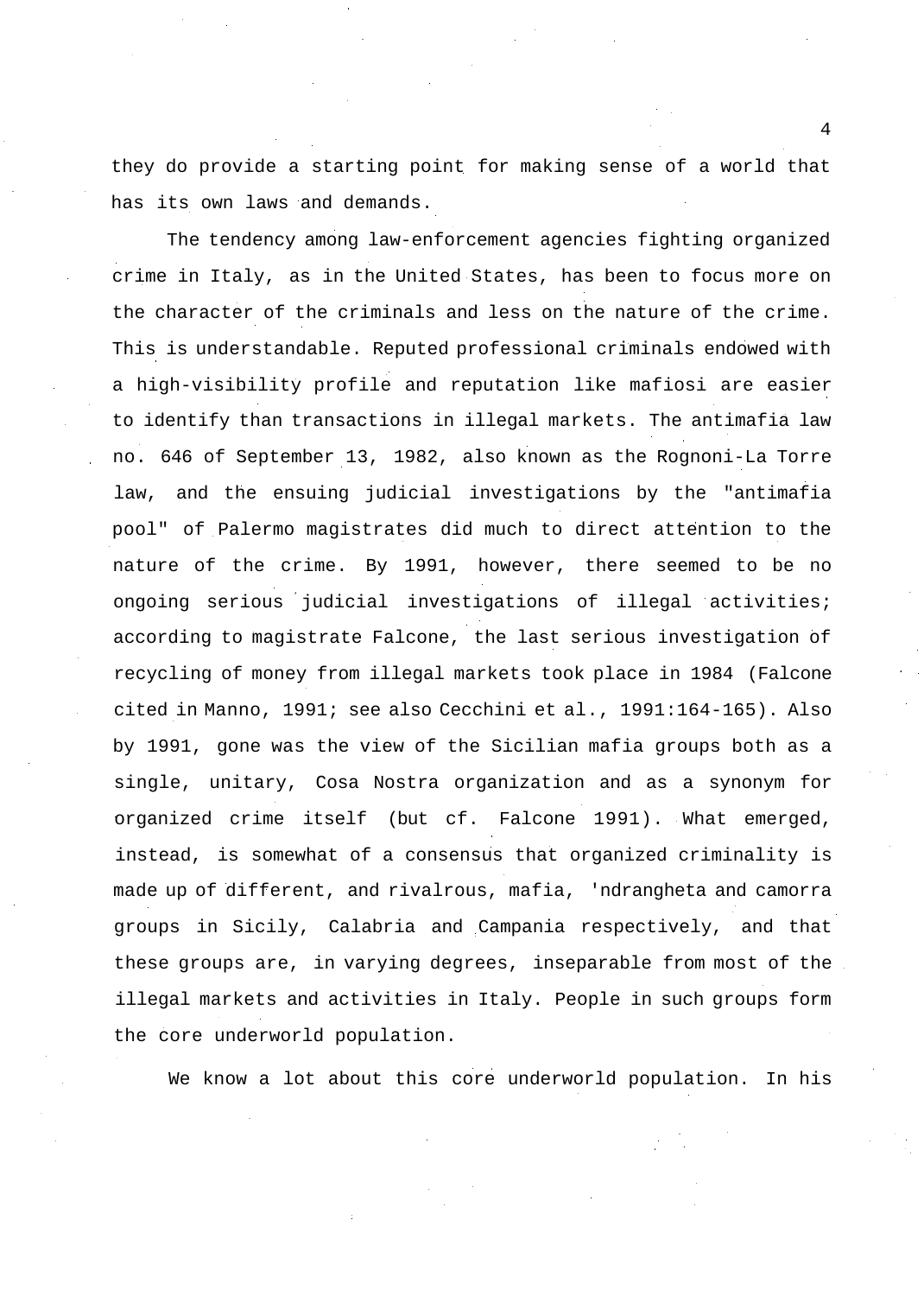April 1991 report to Parliament on the state of public security, the DC Interior Minister Enzo Scotti characterized this underworld population as made up of 500 criminal groups (cosche) with a total of 15,000 soldiers,territorially located as follows:. 186 groups with about 5,000 members in Sicily, more than 2,500 of them are in the Palermo metropolitan area; 142 groups ('drine) with about 5,100 members in Calabria; 106 groups with more than'5,000 members in Campania, in and around Naples, Caserta and Salerno. Scotti identified a fourth growing pole of criminality in Apulia: 30 groups with some 1000 soldiers (cited in Chianura, 1991). But, according to Falcone, only members of the Sicilian gangs can be regarded as "the true professional criminals" ("veri professionisti del crimine") to the point that "even when they describe themselves as 'soldiers', they have the qualities of generals, or of cardinals of a church a lot less permissive than the Catholic one" ("anche quando si definiscono 'soldati' sono in realta dei generali. 0 meglio cardinali di una chiesa molto meno indulgente di quella cattolica") (Falcone, 1991: 60) . In September-October 1991, the weekly magazine Epoca published a leaked police document as "the yellow pages of the mafia", a list of presumed core members and enforcers of different Sicilian groups. What was left out of all these accounts is the total number of people actually employed in illegal or criminal activities, including extortion, cigarettesmuggling, trafficking of drugs and weapons and wine adulteration. It must be much higher than the data reported by Scotti and Epoca. A 1985 Censis estimate suggests that the total number varies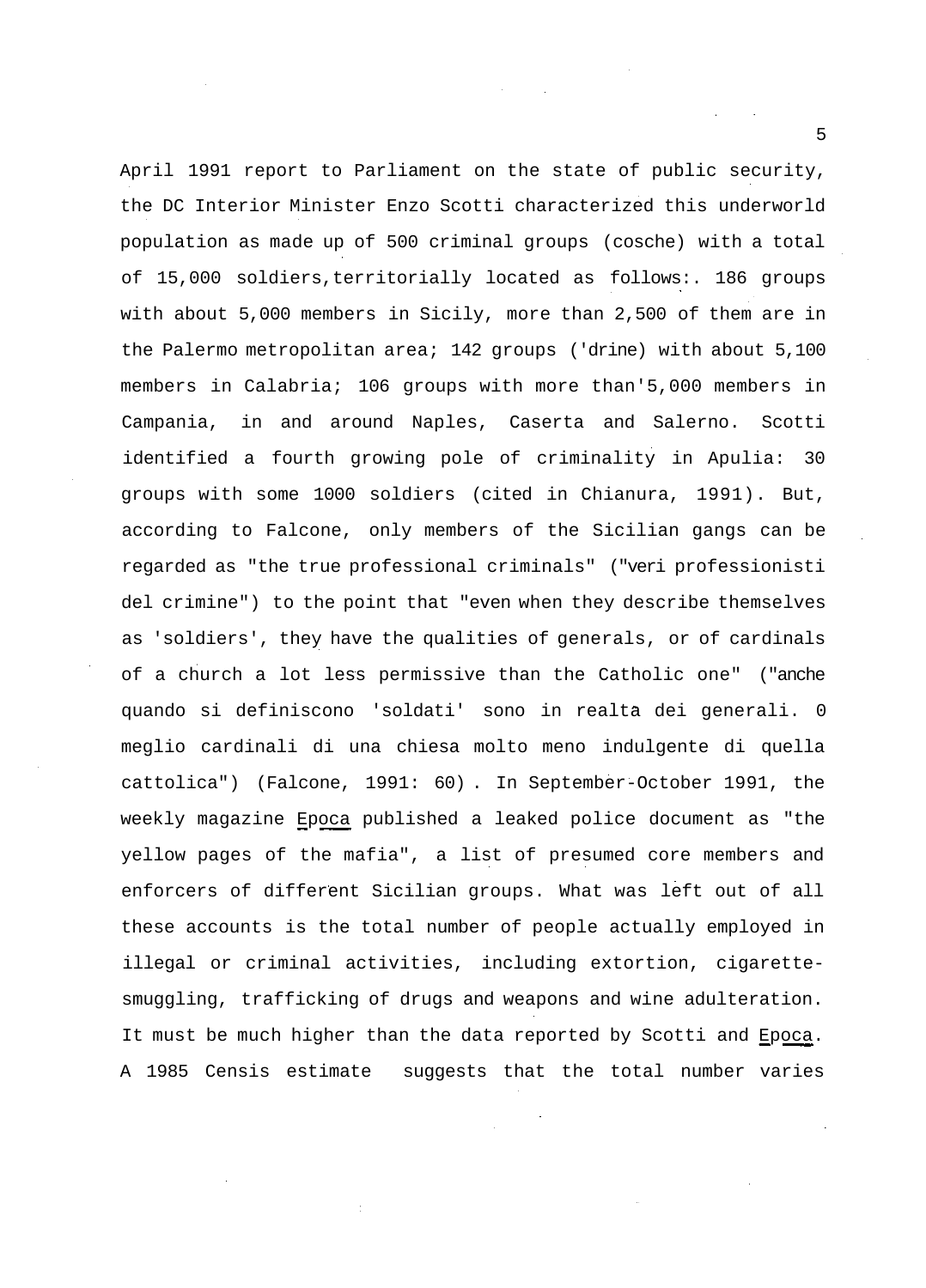between half a million and one million, that is, between 2.5 per cent and 5.5 per cent of the Italian working population (cited in Santino, 1988: 228).

Eighty-two per cent of all the homicides committed in South in 1990 occurred in Campania, Calabria and Sicily (Svimez, 1991: 289). Seventy-one per cent of all the reported homicides in Italy in 1990 took place in the three regions and Apulia (Corriere della Sera 1991a). Calabria, in particular, had a 40 per cent per cent increase in homicides between 1989 and 1990: 15 homicides for every 100,000 inhabitants, five times the Italian average (Svimez, 1991:289). The crimes taking place in these regions stand out for three reasons. The first is the rapid succession or brutality of events. In a few months in 1991, forty-five people were killed in the Sicilian town of Gela. In May 1991, five people were shot within a few hours in the Calabrian town of Taurianuova, but what horrified Italians was the news that one of the victims had been beheaded by his assassins, who then used his head for target practice. Second, the homicide rate in Italy has sharply declined since the 1880s (Chinnici and Santino, 1989:34). Third, Italy has one of the lowest rates of homicides per 100,000 inhabitants in the world and especially among the advanced industrial nations lower than the United States, Japan, France, West Germany and Canada (Chinnici and Santino, 1989: 33).

Thanks to the work of judicial authorities and researchers at the Giuseppe Impastato Sicilian Research Center (Centro siciliano di documentazione Giuseppe Impastato), it now possible to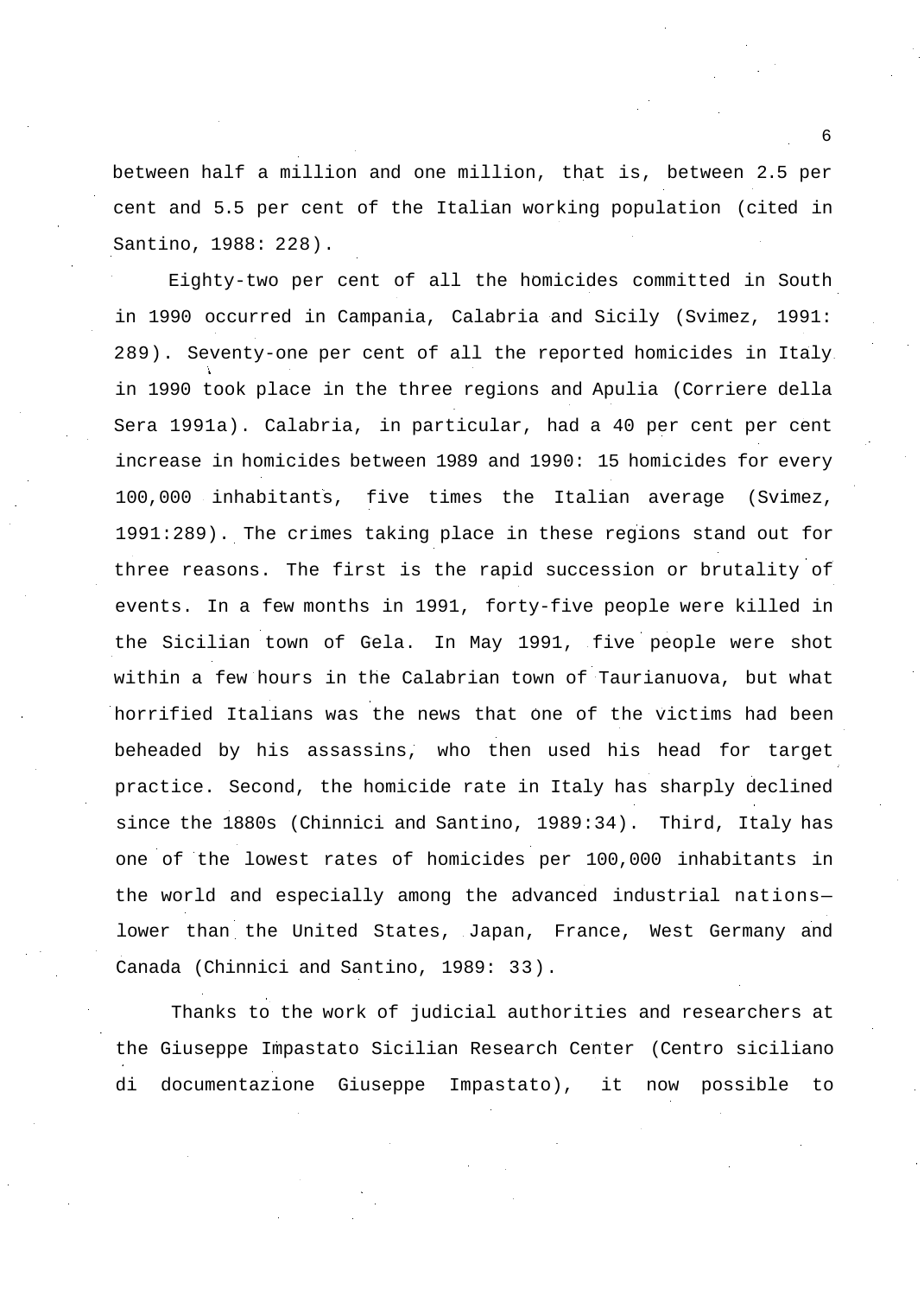disaggregate homicide statistics between underworld killings and non. The available data come from the city and province of Palermo for 1960-1966, and 1978-1984. Space does not permit extensive presentation and discussion of such data. Briefly stated, of the 93 mafia murders for 1960-1966, 77, or 83 per cent, were identified as "internal", that is, committed within and across different mafia groups; only 14, or 15 per cent, were deemed "external" to such groups, and of an economic or political nature. Between 1978 and 1984 the total number of identified mafia homicides increased to 332; the number of internal mafia murders was still high: 203, or 61 per cent; "external" murders were still relatively low: 57, or 17 per cent (Chinnici and Santino, 1989:201-203). We lack similar data for other regions, but it seems safe to conjecture that most, if not all, of the violent crimes in Calabria are "internal" to the criminal underworld. These findings refine and add to our knowledge of the criminal underworld in an important way.

The largest number of homicides takes place among gangsters, either within or across particular groups. Professional criminals face higher victimization risks than non-criminals. The level of risks adult offenders face of being victimized by other offenders as a result of their crime activities is very high. Sicilians and Calabrians doing crime face considerable occupational hazards among themselves (see also Cordeau and Tremblay, 1989). Why, then, some people subject themselves to such high occupational hazards? Recently, Giovanni Falcone put this question in the following form:

In certain moments of sadness, I allow myself to think about the destiny of men of honour: why is it that men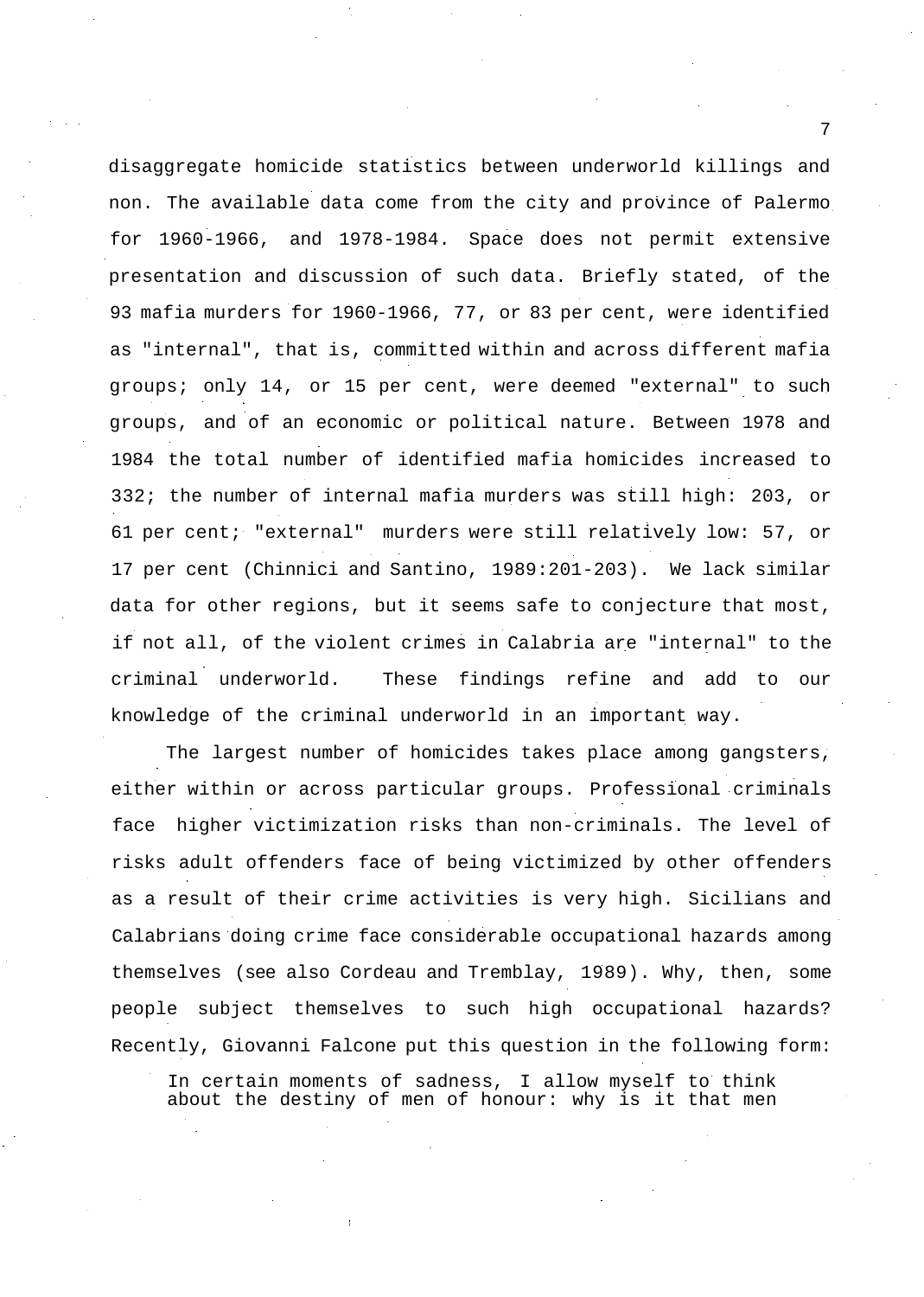like others, some even endowed with real intellectual abilities, are compelled to devise for themselves a criminal career in order to survive with dignity? (Falcone, 1991: 72).

In certi momenti di malinconia, mi lascio andare a pensare al destino degli uomini d'onore: perche mai degli uomini come gli altri, alcuni dotati di autentiche qualita intellettuali, sono costretti a inventarsi un'attivita criminale per soprawivere con dignita? (Falcone, 1991: 72).

Later in his book, Falcone answers his own question: many modern Sicilians prefer to live as parasites because the fast lane of crime has considerable attraction as a way of life (Falcone, 1991:132). This is so because most Sicilians still face conditions of life devoid of many lawful opportunities (see also Sabetti, 1984). In the absence of more extensive "criminal opportunity analysis" (Cloward and Ohlin, 1960) in Italian regions, we can offer only some tentative explanations for the attraction of doing crime.

### Crime Pays

In spite of the high proportion of underworld victimization, doing crime pays. Illegal activities —ranging from thefts, extortions, and blackmails to attempts on both private and public property— result in a transfer of wealth from one individual or groups of individuals to others. The national association of merchants (Confesercenti) suggested that the extortion racket alone involves an annual redistribution of about 30 billion lire (Cecchini et al, 1991). At the same time, crimes involving drug and weapon trafficking provide services to large groups of people in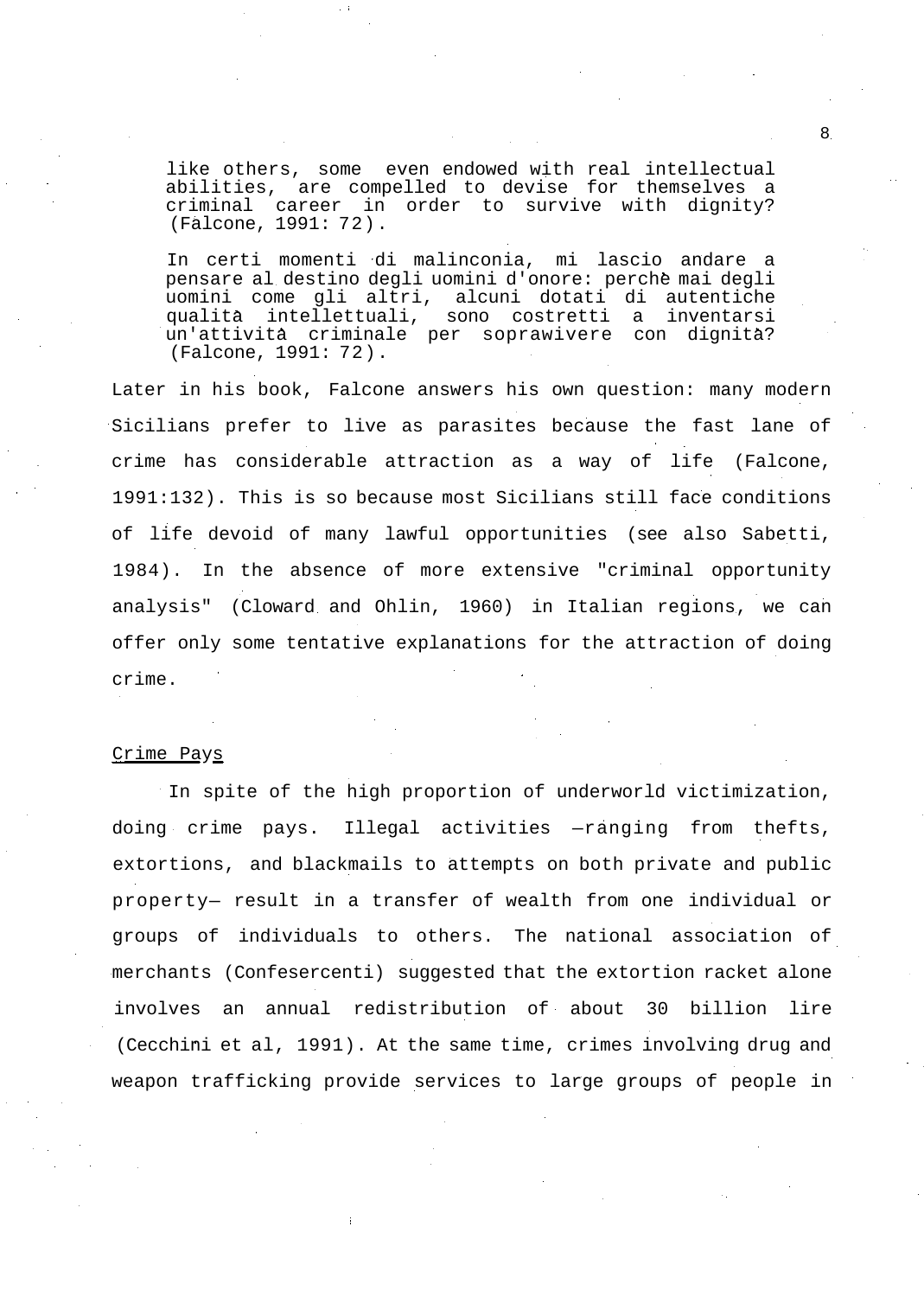society. It is estimated that in Naples alone there are 2,500 counters, often on street corners, for the sale of contraband cigarettes. It is not at all unusual to observe even some uniformed police officers buying their Marlboros or Merits there. Also in Naples there are at least 50,000 people earning a living from the running Of illegal lotteries (as reported in Solazzo, 1991; see also Mastrogiacomo, 1991).

By the middle of the 1950s many mafia groups in the countryside had lost their raison d'etre and strength, and were dying out. By the 1960s new opportunities in drug running and urban and regional development served to expand and reinvigorate the pool of people doing crime for a living. Public works and forced industrialization brought with them a structure of perverse incentives that served to expand the range of illegal activities and the degree of corruption and violence. A case in point is the town of Gela, the scene of many homicides in the past few years. Thirty years ago, Gela was not the "illegal city" it has now become. The building of a refinery there 25 years ago radically changed the structure of opportunities in employment and in the construction industry and urban planning. It also revealed serious problems of institutional weakness and failure in government agencies as they tried to maintain some semblance of earlier delivery of public services, to meet the demands and needs of new residents in search of work and to fashion adequate responses to the challenge of forced industrial growth. The result was that the town that now stands was built, and operates, illegally. Gela is,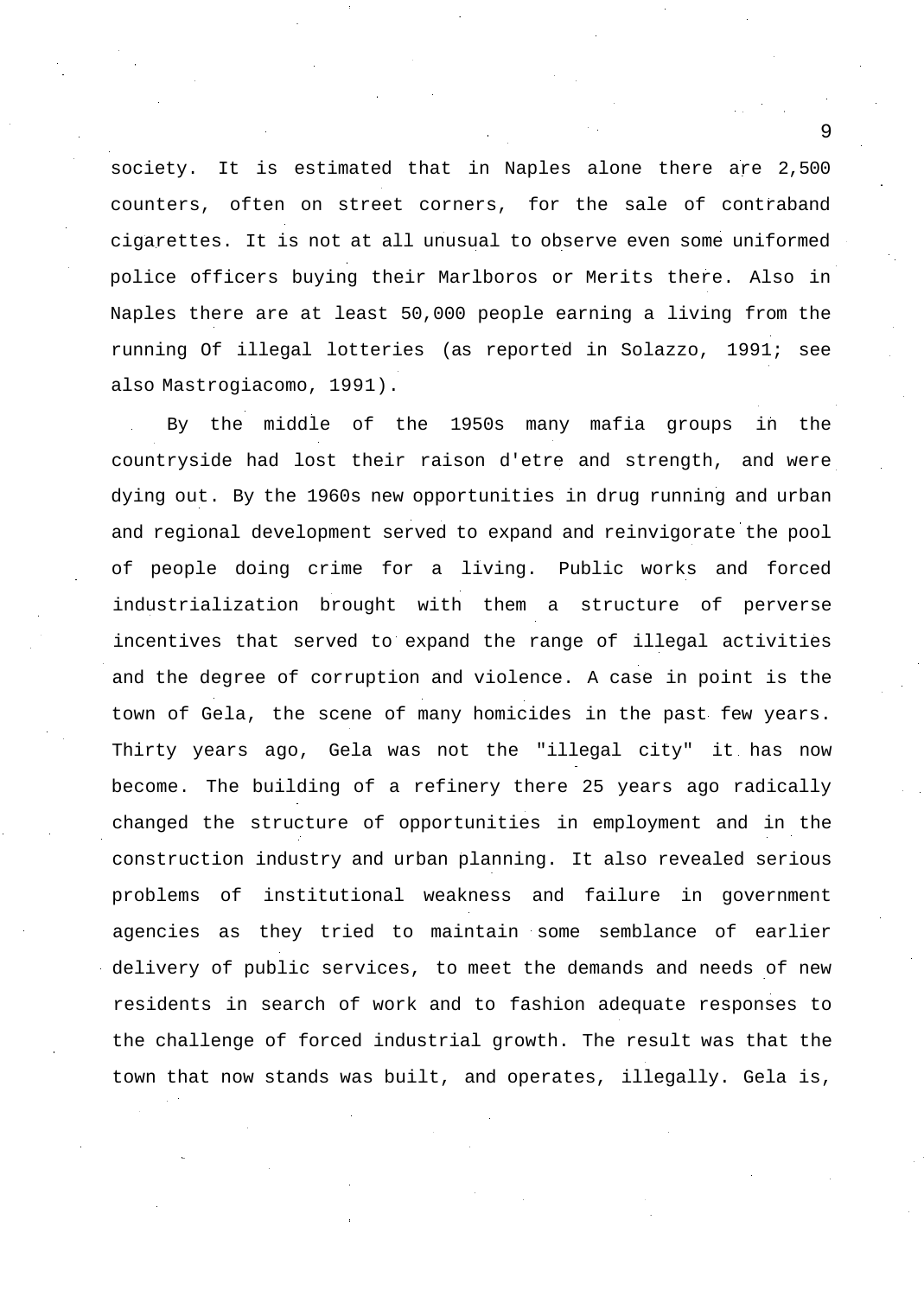in many respects, a microcosm of the postwar transformation of Palermo. This logic of growth, with its emphasis on governmentfinanced public contracts and huge sums in specialized aids to poorer regions, is a chief source of considerable profit for the underworld in other parts of the South as well. Eighty per cent of the construction industry in Reggio Calabria is said to fall within the control of outlaw groups (Antimafia Parliamentary Commission, cited in Il Mondo. 1991:35).

Recent attempts to quantify how much organized criminality pays in monetary terms estimate the total value to be at least 150,000 billion lire a year (Il Mondo, 1991). The national association of chambers of commerce (Unioncamere) estimates the underworld criminal economy to have reached about twelve percent of the gross domestic product (prodotto interno lordo), while the annual earnings of mafia-type groups to be greater than the combined annual earnings of the Fiat and IRI (La Stampa 1991a) . Such figures must, of necessity and at best, be taken cum grano salis. No distinction is made between gross and net revenues; the cost of doing illegal business is left unclear; even with conjectures about the wealth of particular underworld figures, we still know very little about the relationship between access to monies and long-term control over the sources of such funds for, after all, a criminal enterprise could not be sold to settle an estate. These questions have been placed in sharp relief by a recent study of the property ownership and devolution in the organized crime environment by the Organized Crime Research Program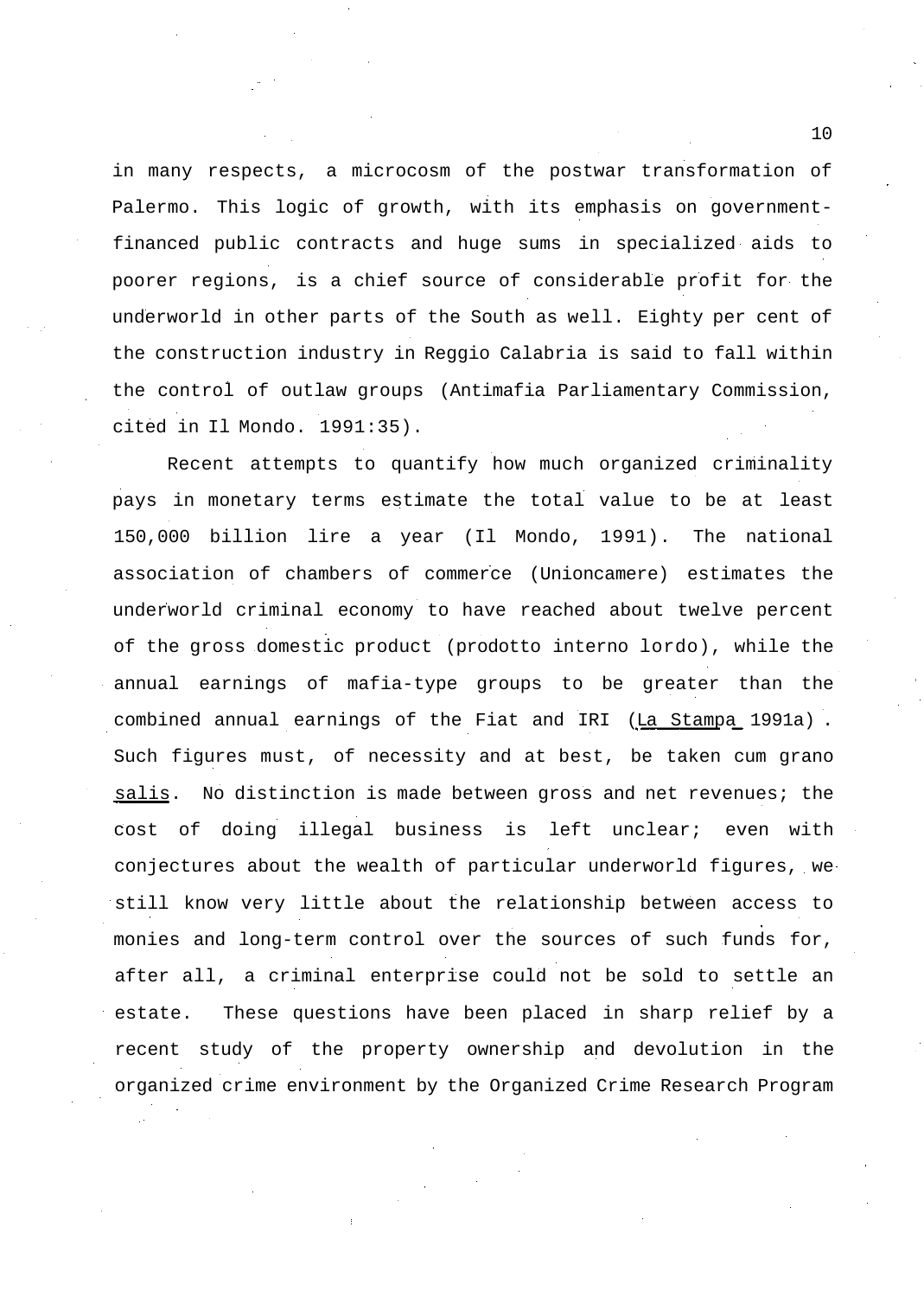at the Temple University School of Law in Philadelphia (Libonati and Edelhertz, 1991) — and what applies to the economic data of American organized crime can be extended to the Sicilian case. Still, the figures available for Italy may, in the absence of careful analysis of questions of ownership, control and fruits of operations, be taken as suggestive of the strong attraction that the fast lane of crime has as a way of life. What, then, really needs to be explained is not why people do crime but, rather, why not more people are not doing it. As noted earlier, a 1985 Censis estimate suggests that,at most, only 5 per cent of the Italian working population is employed in underworld activities.

## The Failure of Clientelist Politics

A central point that emerged from Judith Chubb's study of Palermo and Naples is that scarcity of resources, rather than their availability, is what gives politicians their bargaining power. (Chubb, 1982). There are strong indications that many Southern politicians have lost this bargaining power to local criminal elements for at least three reasons.

First, the highly competitive rivalry for electoral support and preference votes within and across governing coalition parties has served by now to undermine and reduce considerably the relative autonomy of elected and party officials. By limiting the choice to only one preference vote, the June 1991 referendum may work to reduce the politicians' dependence on clientelism (see Corriere della Sera, 1991b). But the press leak of intercepted telephone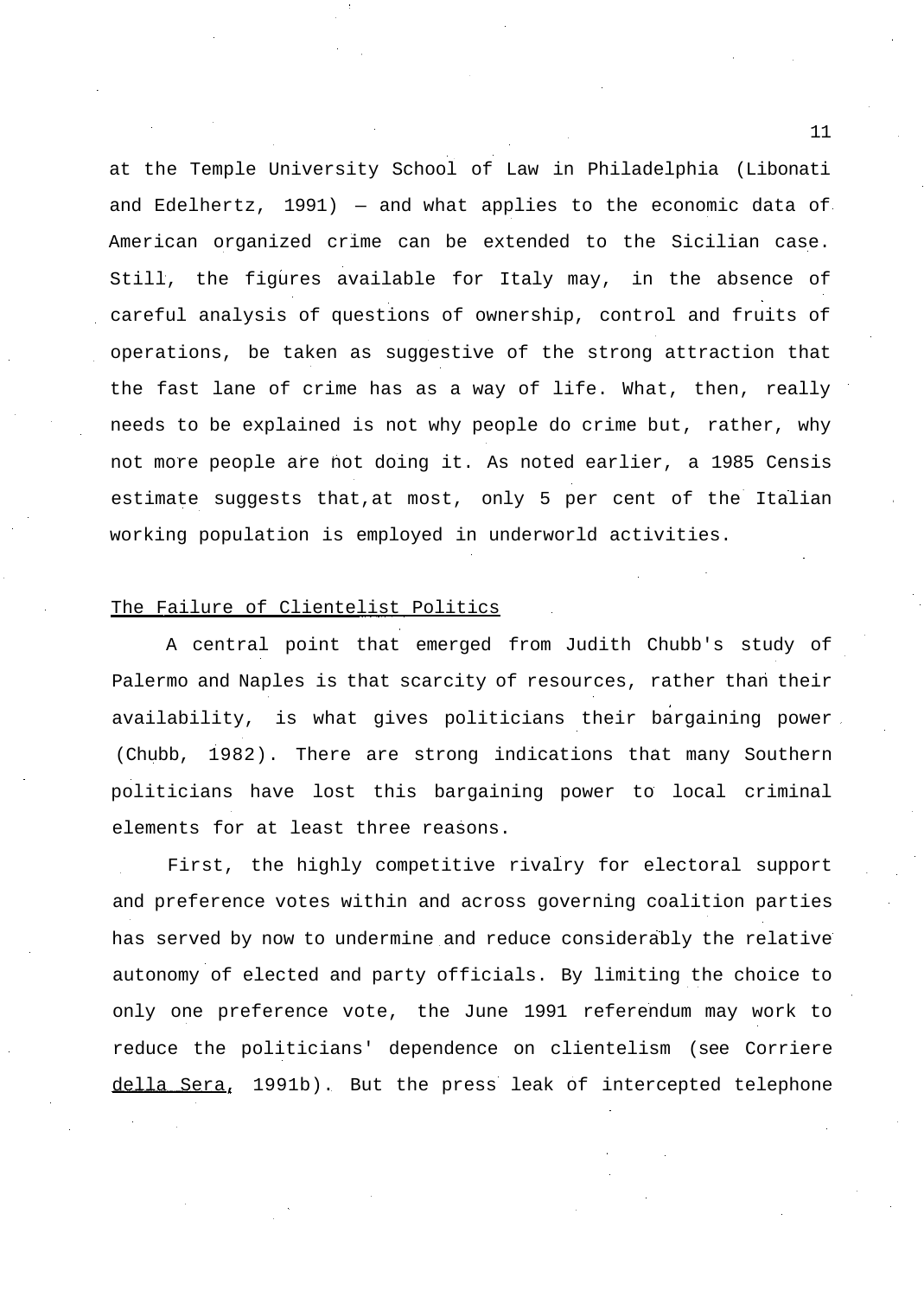conversations between Republican party activists and candidates and underworld figures during the June 1991 Sicilian regional elections —promptly labelled by the press as "the Catania scandal"— was a vivid reminder of politicians's electoral dependence on underworld bosses (e.g. Bolzoni, 1991a) .j\Second, the accumulated practice of clientelistic public employment coupled with virtually tenured positions in most public service delivery systems, including local health units (USL), has by now created an almost indestructible system of bureaucratic free enterprises, beyond the reach and control of elected and supervisory officials. Substantial anecdotal evidence exists to support the view that, below the pomp of mayoral offices and regional presidencies, there exists a vast network of public, non-elected officials who have converted public authority as private concessions to practice various forms of predatory rule and racketeering on citizens as well as on public administration. It is in this sense that Leoluca Orlando's often-repeated charge - -that organized criminality has taken on the face of public institutions—- may best fit the conditions of public monopolies in Italy's troubled regions. The chief problem in Orlando's characterization is that it restricts perceptions of organized crime to mafia activities (cf. for the United States, Alexander and Caiden, 1986: 4-5). At the same time, it must be emphasized that the practice of bureaucratic free enterprises among public monopolies is not exclusively confined to Italy's Southern regions. Rebates on salaries and cuts to party and individual coffers do not have regional borders (La tangente non conosce confini)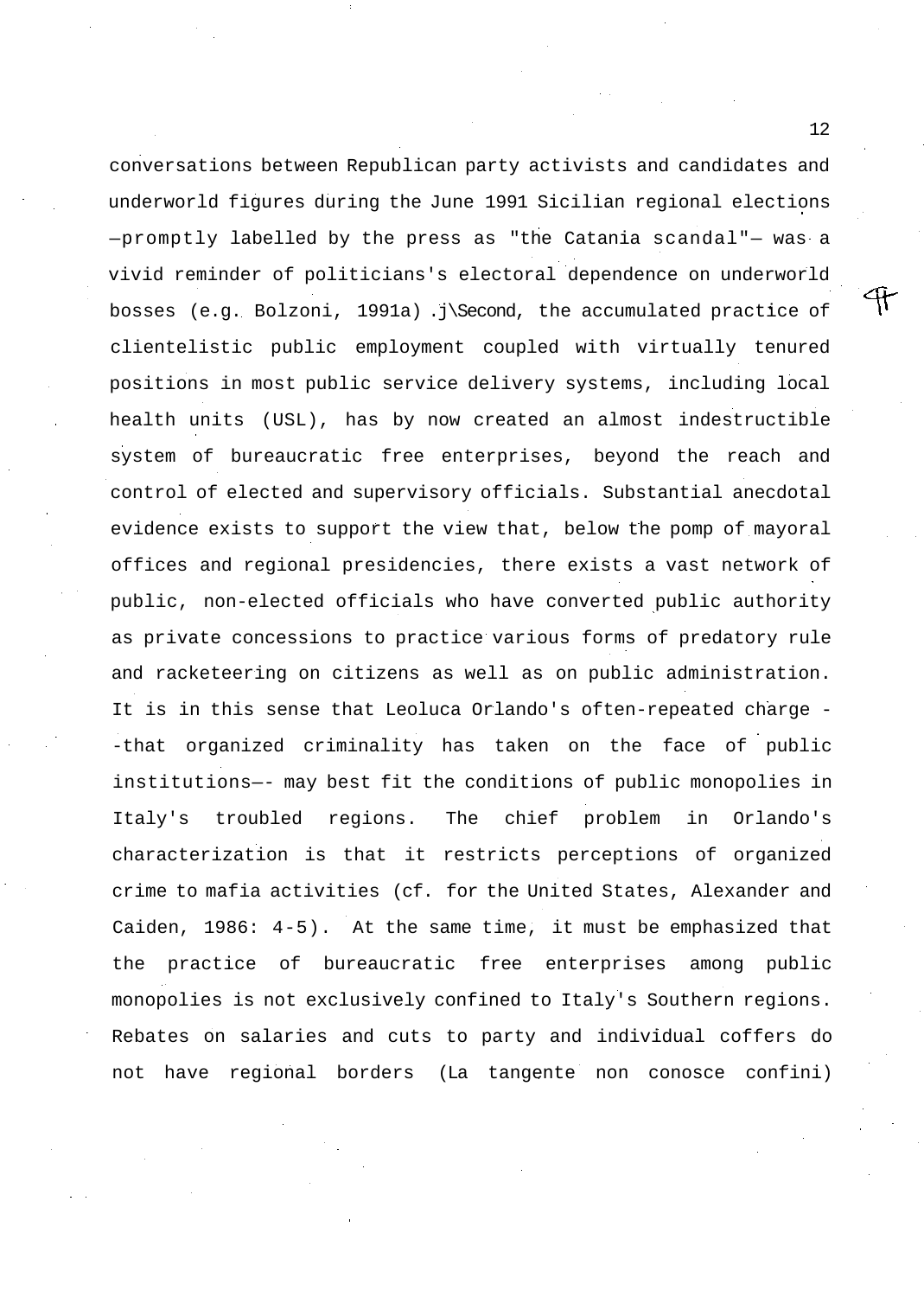(Giornale di Sicilia, 1991a). The Italian experience illustrates that public monopolies can pose even more difficult problems than private monopolies.

Third, there is the increasing dominant role that mafiacontrolled firms have come to assume both in the underground and the public economy (Il Mondo, 1991; Santino and LaFiura, 1990). The "privileged position of business" (Lindblom, 1977), in society as in politics, can be all the more effective in stifling competition and market forces, when it is backed by its own, and very credible, enforcement mechanisms. Outlaw pressures in matters involving tendering public works have become great; in some areas, mayors like the present DC mayor of Reggio Calabria, Agatino Licandro, have come to question the wisdom of spending billions of lire for public works projects in their jurisdiction (Tucci, 1991; see also Sergi 1991).

The failure of clientelistic politics "to work as it should" has led to a further blurring of what standards apply or ought to apply to the conduct of public affairs. It should come as no surprise that the following items, however imprecise, made the news in 1991: the Antimafia Commissioner revealed in May that 15 per cent of all local, provincial and regional politicians — 17,000 out of 124,000 elected officials -- had broken the law or were living in the shadow of the law (La Stampa 1991b); research by the Antimafia Parliamentary Commission found that at least 18 communal governments in three Southern regions were suspected of collusion with local outlaw groups, and that they all stood to be disbanded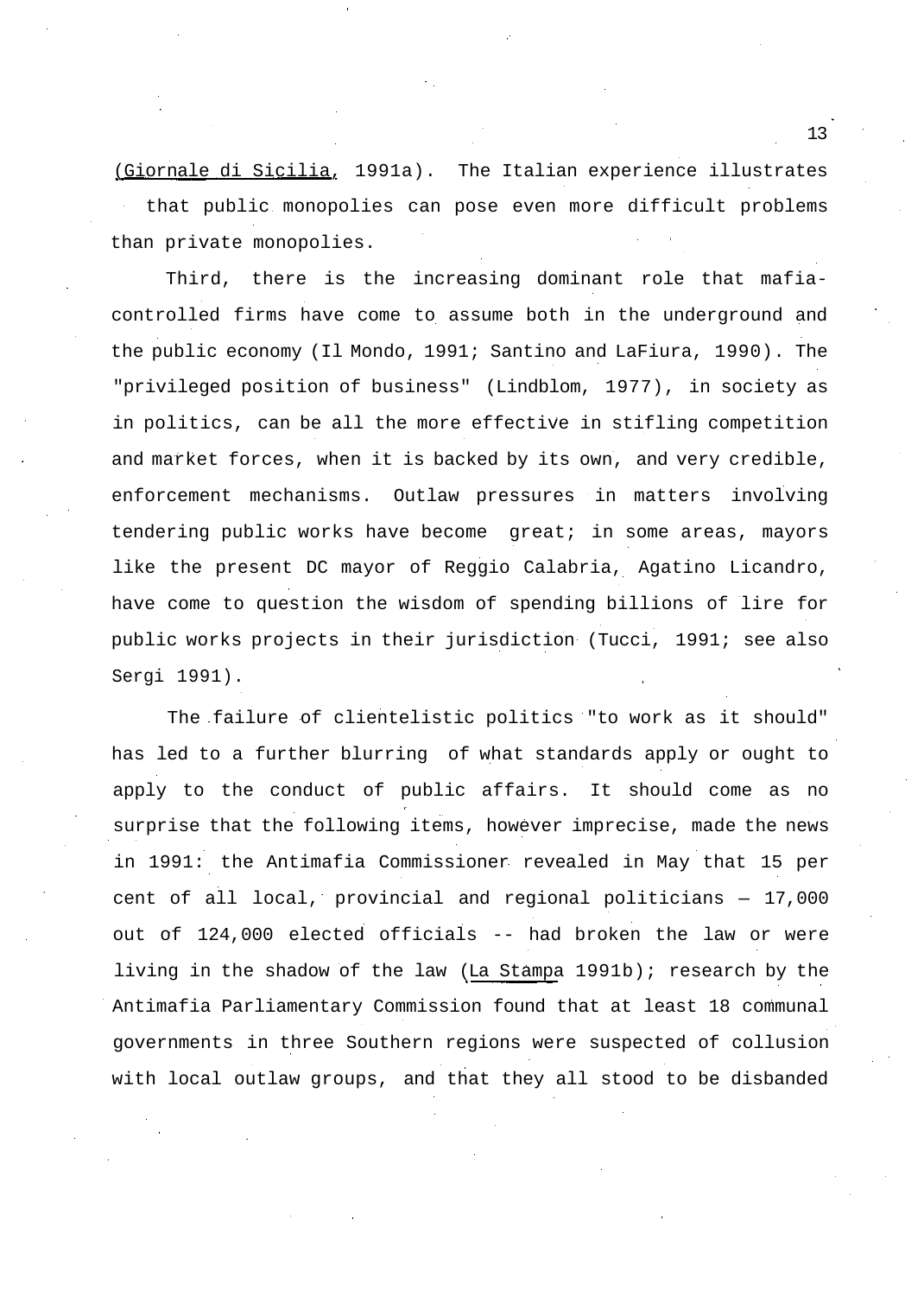and placed under public trusteeship (commissariati) by the Interior Minister Y Corriere della Sera 1991c). Institutional weakness and failure run deep. As conjectured earlier for the reformist Orlando administration of Palermo (Sabetti, 1989: 290-292, 1990: 192-193), such weakness and failure cannot be overcome by one city government or by one generation of local officials.

#### The Price of Crime

The year 1991 was rich in events in the troubled areas of the South that increased dissatisfaction and tension about and within law enforcement and administration of justice agencies. Many judicial districts have been chronically understaffed, often endowed with only the bare necessities of judicial work; when efforts were made to fill judicial appointments or to create new tribunals such as that at Gela, the President of the Republic characterized the new magistrates disparagingly as "little boys" (ragazzini), ignoring the way judicial appointments are made in Italy. The Antimafia Commissioner, Domenico Sica, publicly complained about the lack of professionalism among police and judicial officials but in August the Interior Minister removed him from office for practically the same reasons. Polizia and carabinieri officials blamed each other for bungling investigations. Frustration for lack of results in the fight against organized criminality became such that even magistrates with a reputation for being above reproach and suspicion were accused of being soft on criminals or on DC politicians "in odor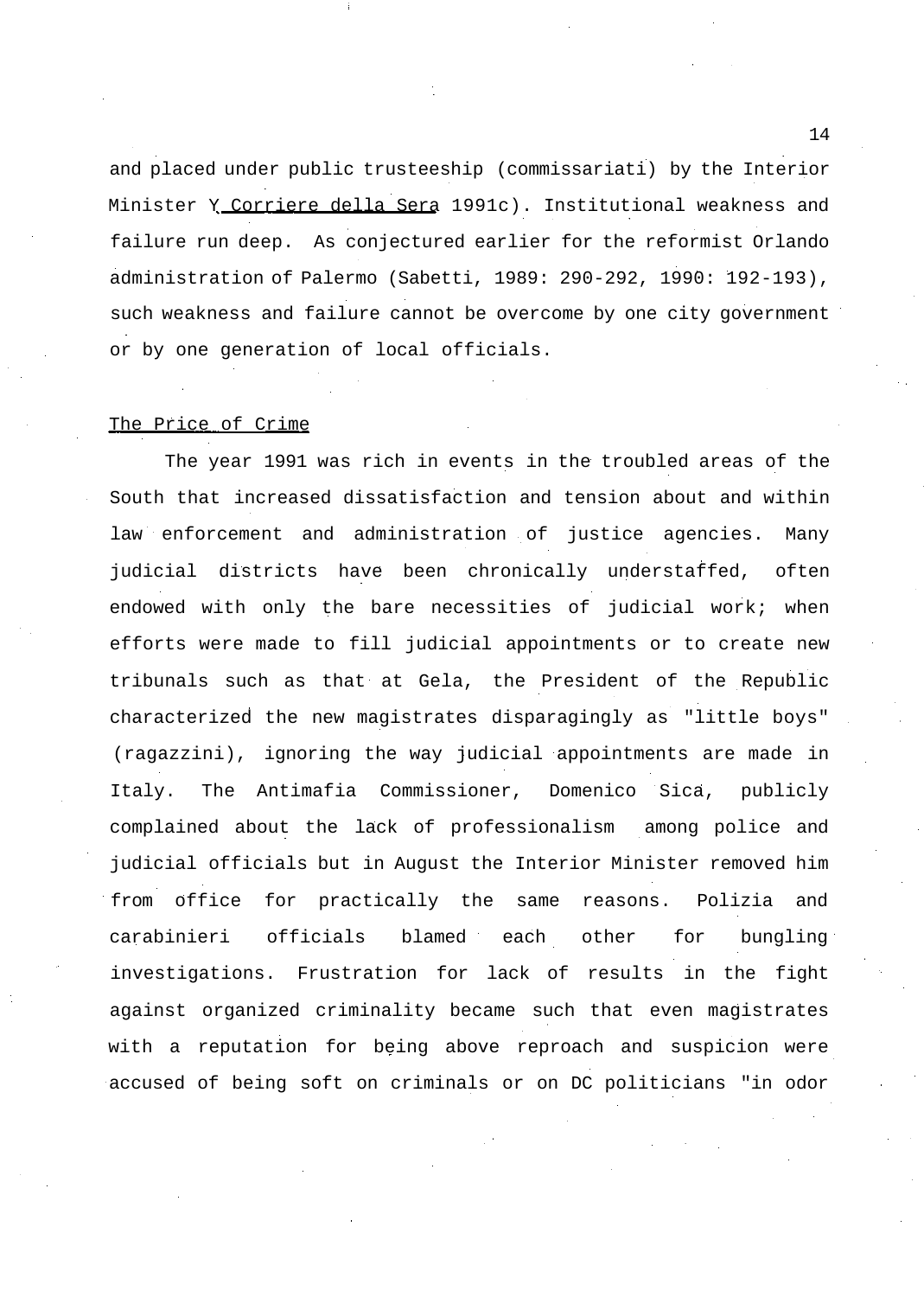of mafia." The DC Interior Minister himself joined the list of complainants several times, prompting at one point a high magistrate to criticize him publicly for misrepresenting ongoing judicial investigations of extortion rackets. The Socialist Justice Minister, Claudio Martelli, criticized both police officials and judges for being soft on criminals for other reasons. In the fall, Martelli went as far as to remove some judges from their position in Sicily, evoking, in turn, sharp rebukes from the National Association of Magistrates and from legal scholars like Guido Neppi Modona. An immensely popular marathon television program on the mafia in September 1991 helped to sensitize viewers to the problem of organized criminality but did little to clarify it. No purpose will be served to discuss ad plenum these events. What this kind of public debate --or spettacolo --tell us at most is that Italian officials are locked into a system of government that produces outcomes which they do not value very highly as viable alternatives. We must therefore look elsewhere for an understanding of the structure and play of this game or spettacolo.

Illegal activities, including the act of murder and extortion, may be approached like other commodities. Economic reasoning suggests that each commodity carries a price. What is the price of crime? Putting aside the human costs for the victim, we can for our purpose consider the probability of being caught, and, after capture, the legal opportunities available to the accused, the possible jail sentence, and the probability that any particular punishment will actually be implemented as the price of crime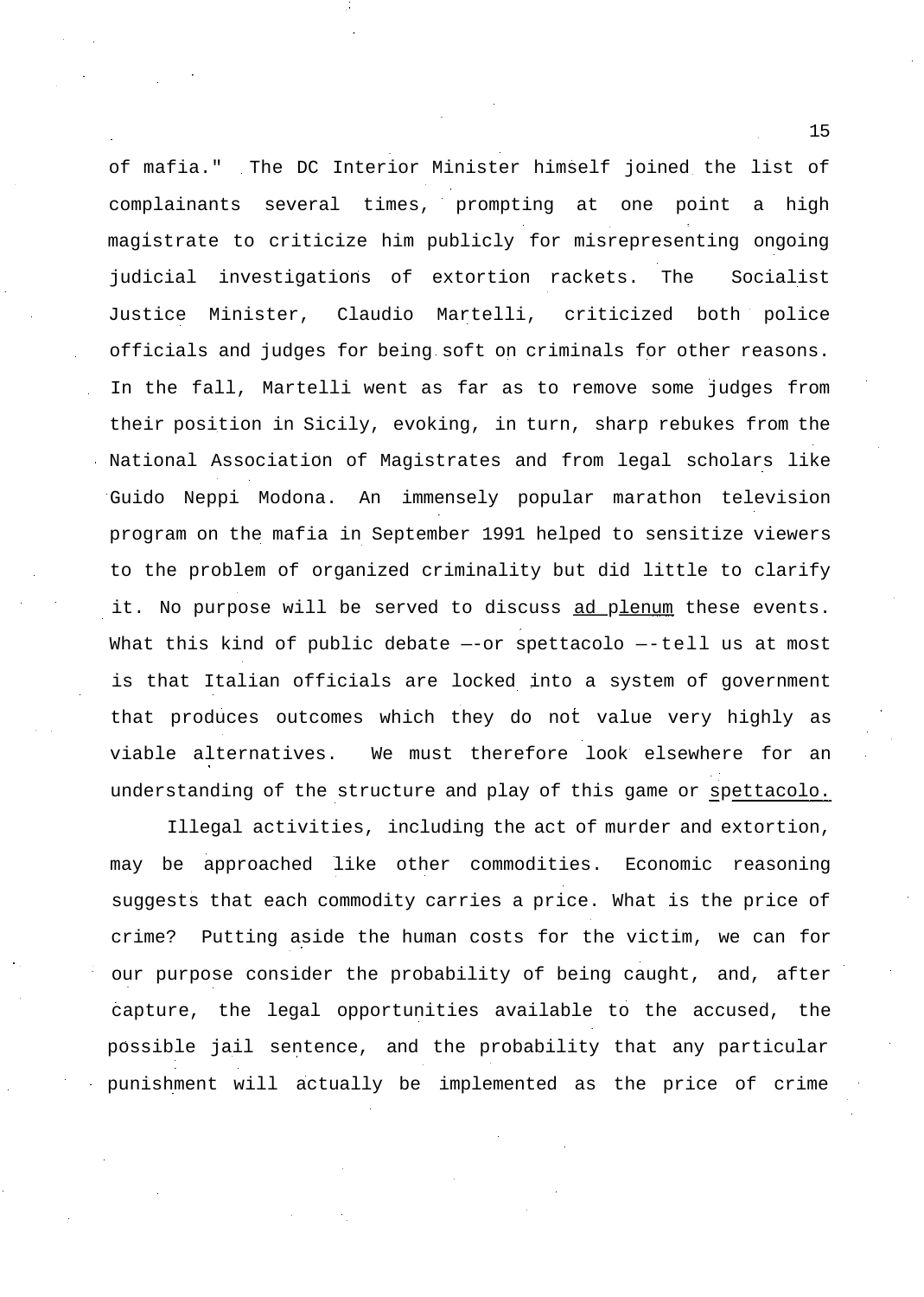(Miller et al., 1990). When this perspective is applied to an analysis of the structural and operational aspects of Italian lawenforcement agencies and administration of justice, it becomes easier to understand why there is profound dissatisfaction with the government war on criminality and why there has been recurrent tension between the police and the judicial branches and other components of the larger political system.

The probabilities of being caught for illegal activities, including murder, continued in 1991 to be very low. Law-enforcement officials were blamed for many unsolved crimes. The literature on police work in other industrialized countries suggest that police officers do not generally fight organized crime. They are,in fact, ill-equipped to do so (e.g., Alexander and Caiden, 1986). A lack of comparative perspective has led many in Italy to have expectations about police work that cannot possibly be met.

The case of the Palermo province illustrates other constraints. According to the Interior Minister and Police (Polizia) Chief (cited in Scalfari 1991), in that province there were in 1991 at least 3,700 "dangerous subjects" (soggetti a rischio), while the total number of police officials —-polizia, carabinieri and guardie di finanza— was 8,525, divided in three shifts of a little more than six hours each. That is, at any one point there were 2,840 police officials on duty in the province. It is obvious that even on a one-to-one basis, police officials could not keep a close watch on all the dangerous subjects. Nor on all those who refused the "protection" of outlaw groups, as it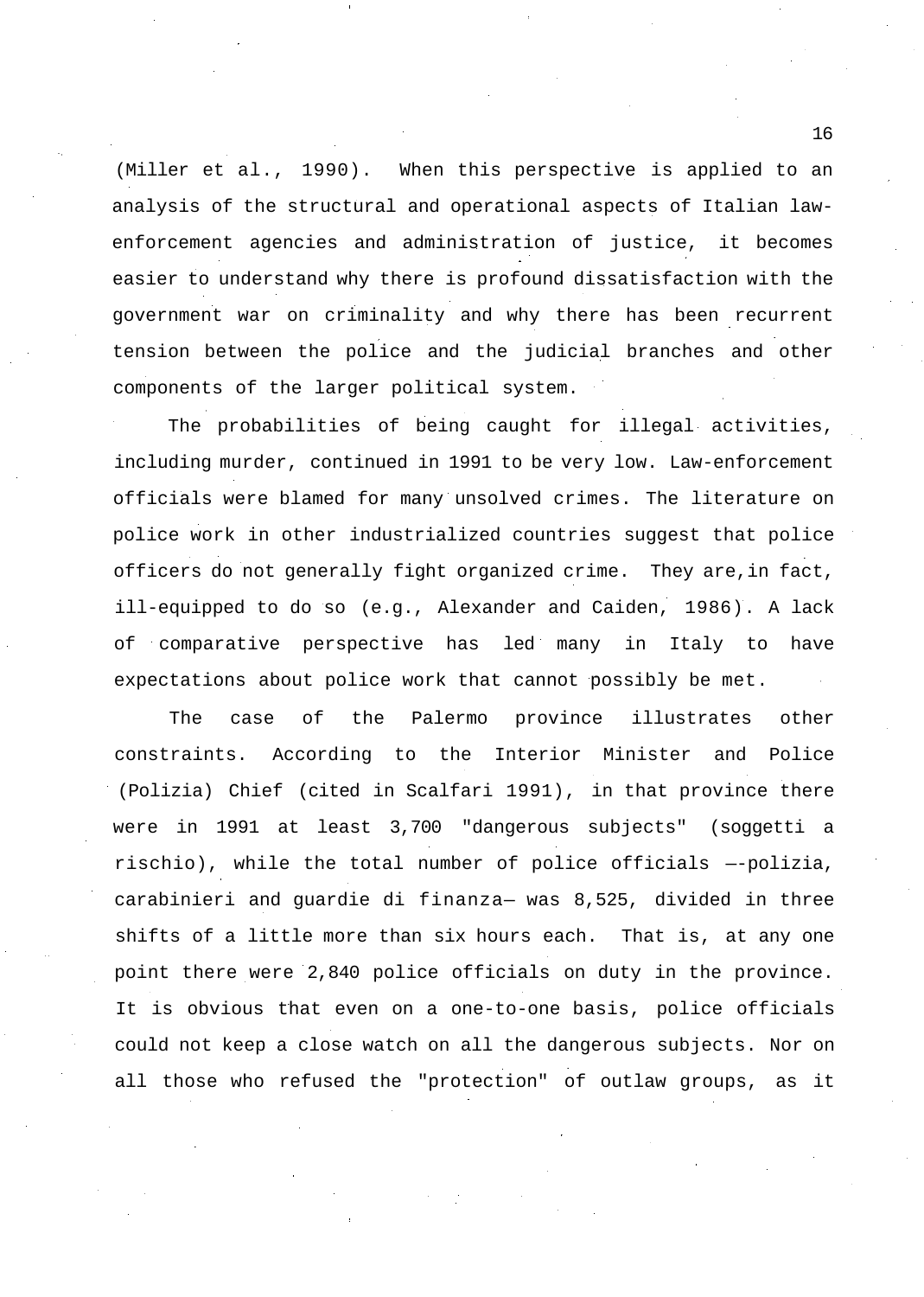happened in the case of the Palermitan industrialist, Libero Grassi, murdered in August 1991. It was public knowledge as early as January 1991 (Corriere della Sera, 1991d) that he had rejected, several times, the "protection" of gangsters and that this exposed him to mortal danger. Just as police officers could not protect him 24 hours a day, so the racketeers, after "waiting" for at least seven months for him to change his mind, could not fail to kill him when he did not. The credibility of their threat system was at stake. Moreover, fighting organized crime is only one of the many tasks that police officers have to do daily in Palermo as elsewhere. It has become a truism in American police studies to say that adding more officers to a police force does not necessarily mean increased output, less crimes and more arrest rates, and it hard to see why the same "truth" should not apply to Italy.

Libero Grassi's murder placed in sharp relief another dimension of the price of crime specific to Italy's system of bureaucratic administration: two national police forces with the same territorial jurisdiction, but without interorganizational arrangements for cooperative and joint efforts in overlapping matters. Parallel investigations of the Grassi murder led to parallel conclusions, antithetical to one another. The police (polizia) attributed the murder to a particular crime group, leading the Interior Minister to complain publicly, in October, that the Palermo magistrates were unaccountably slow in prosecuting the racketeers, which, in turn, compelled the Palermo Chief Procurator, Pietro Giammanco, to charge in a newspaper interview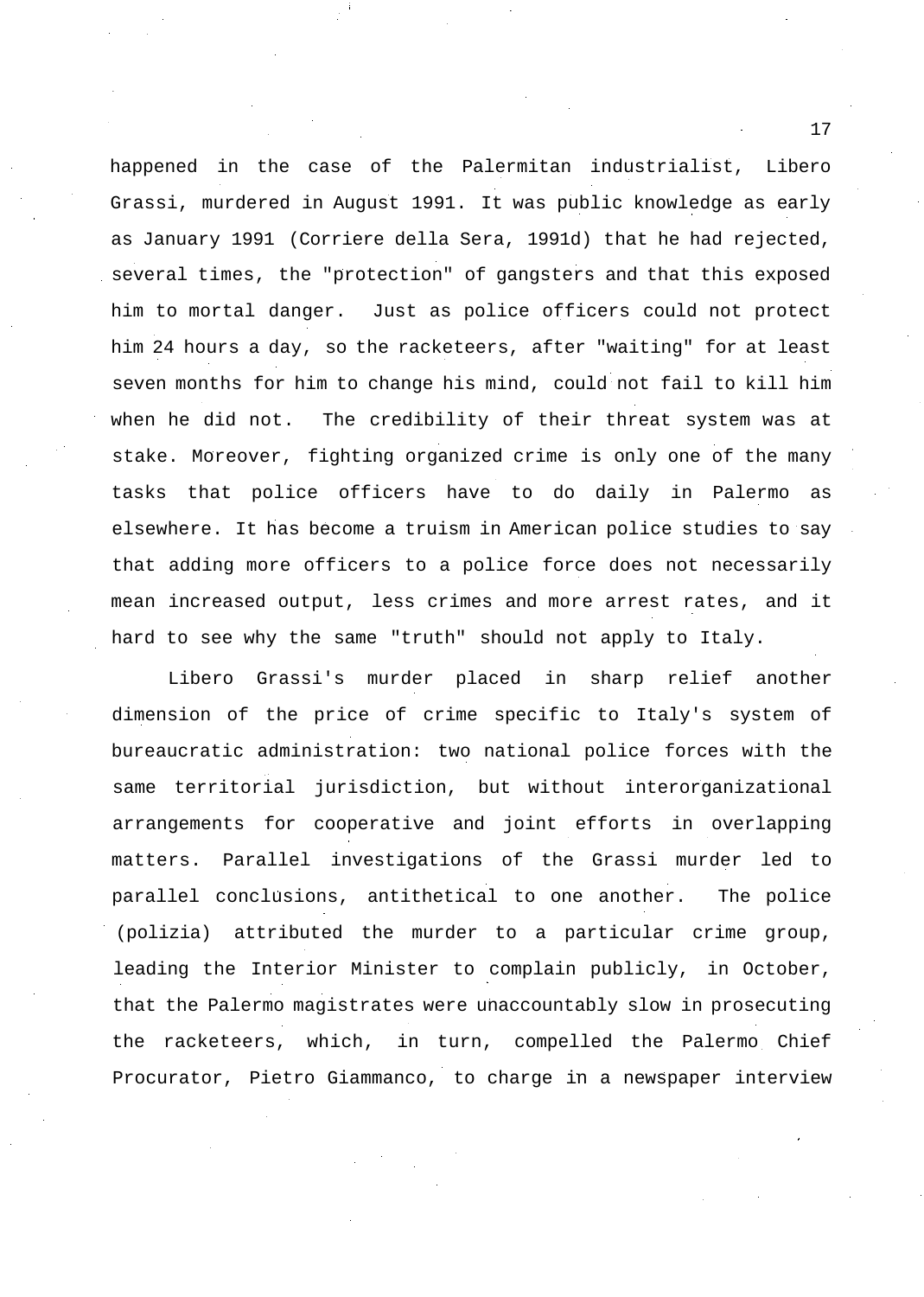that the minister had either lied or been misinformed by his own staff (e.i. the Police Chief) (La Repubblica. 1991). While this controversy raged on, it became known that the carabinieri had, for their part, concluded that the polizia and, by implication, the Interior Minister, had bungled the Grassi investigation; the carabinieri identified mafiosi from another gang as the authors (mandanti) of the murder (Bolzoni, 1991b). As a result, the search for the racketeers-murderers gave way, in the words of a Palermitan newspaper, to "a hunt for the State liers" ("Caccia ai bugiardi di Stato") fGiornale di Sicilia, 1991b).

Even when law-enforcement officials and investigating magistrates succeed in bringing underworld figures to trial, problems connected with jail sentence emerge. An important aspect of the price of crime is whether or not the sentence will actually be implemented, as the accused or guilty parties pursue the legal opportunities afforded by the judicial system. These issues took several forms in the year under review but a few illustrations suffice.

In February 1991, Michele Greco,the so-called boss of bosses, and some 40 other mafiosi were released from jail by a law which allows anyone who appeals against a prison sentence to walk free unless the appeal is heard within a year. The government, spurred by the Interior and Justice ministers, rushed through a new law setting different rules for calculating the time spent waiting for an appeal. The mafiosi were back in jail soon after their release. But the legislation, applying as it did retroactively, was highly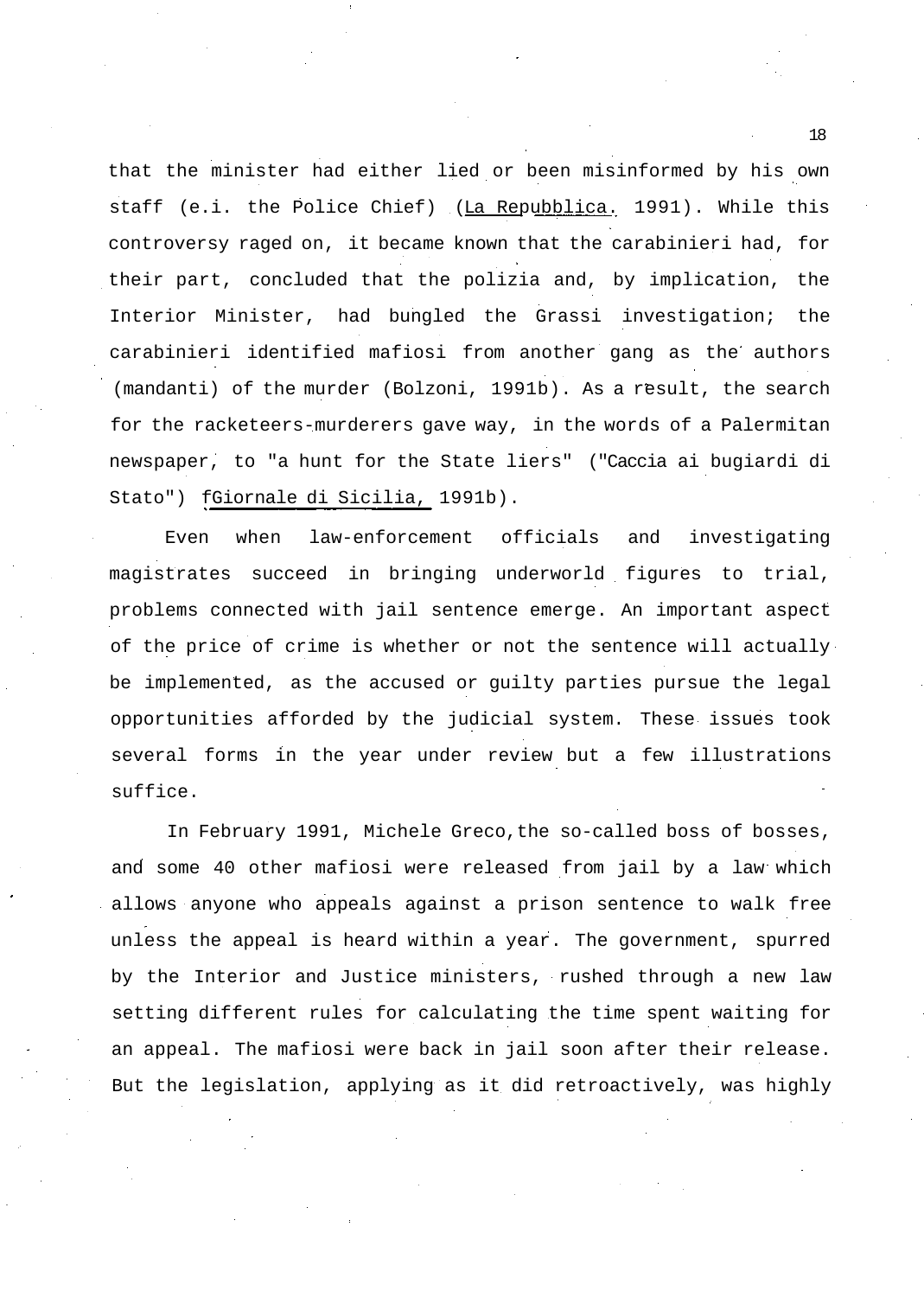contentious; it did little to instill confidence in public authority and led to a strike by Sicilian lawyers against "Martelli's justice" ("la giustizia di Martelli").

Another issue is that many guilty verdicts reached in trials of first instance cannot survive the scrutiny of other courts, and especially of the Supreme Court of Appeal (Cassazione). This is not at all unusual when viewed in a comparative context, even when allowances are made for the fact that, in marked contrast to other judicial systems where findings of fact are rarely at issue and only points of law may be appealed, Italian appeal courts have generally treated each case as though it had never been tried before (see Sabetti, 1989: 285, 1990: 188). The United States has a high arrest rate for murders but only about one-third of all murders result in conviction. But in Italy the pressures to secure guilty verdicts for real or reputed members of crime syndicates have become so great as to take precedence over due process of law and to expect, wrongly, that the accused would not pursue the legal opportunities afforded by the system. The Supreme Court of Appeal section headed by Judge Corrado Carnevale was vigorously criticized by elected officials and mass media people for what Carnevale considered to be a careful discharge of his judicial duties (Corriere della Sera, 1991e). By the end of 1991, a way was found to rotate the criminal cases among different sections of the Supreme Court of Appeal, with the intent of securing more guilty verdicts. But it remains to be seen whether this will have the desired results, given the nature of the appeal process and the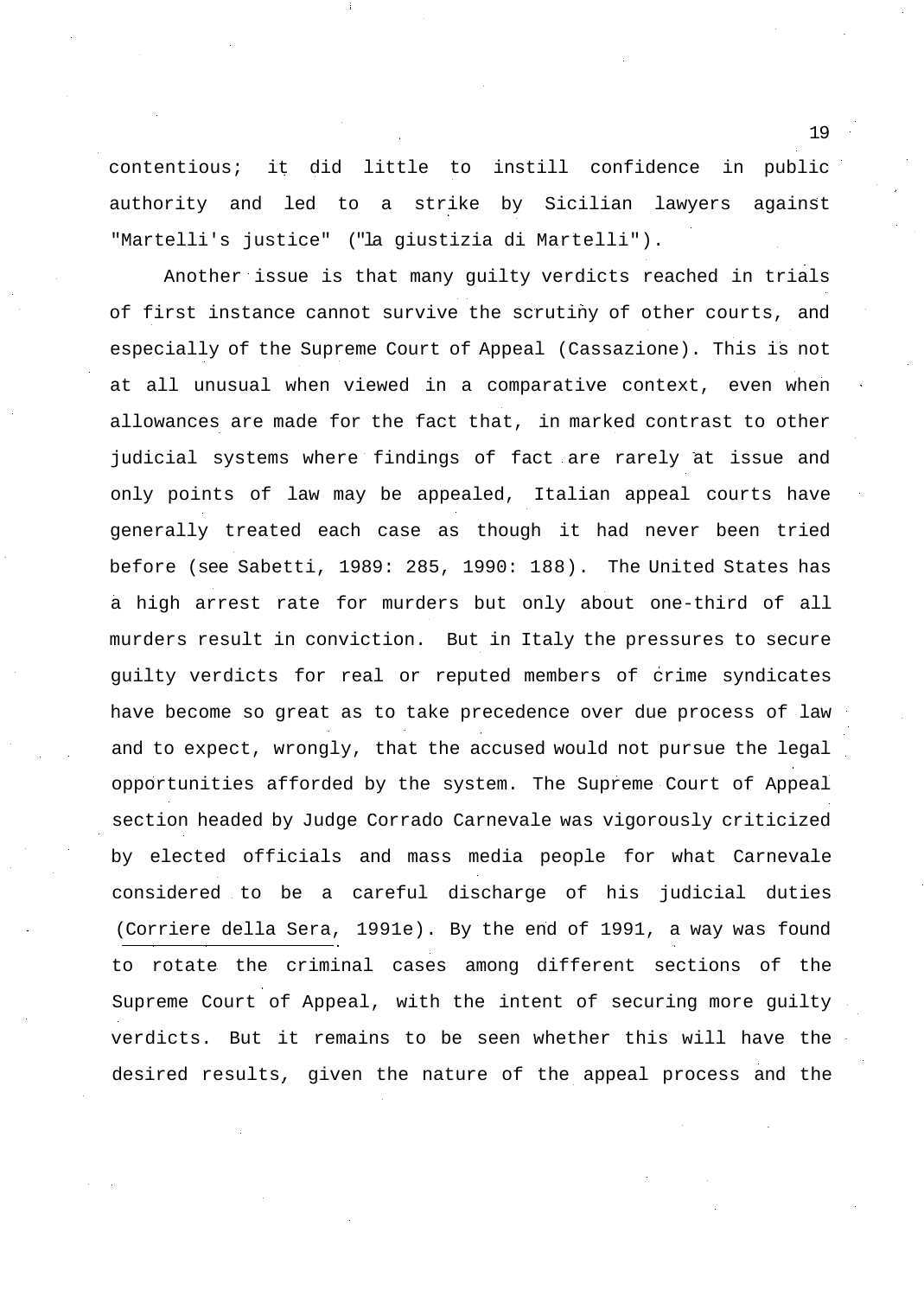incentives for the accused to pursue his legal opportunities.

At the same time, even when in the past the Supreme Court section headed by Judge Carnevale sustained the guilty verdicts of lower courts, other issues would come up to remind government officials of other important,if neglected, problems in the administration of justice. These problems were brought to light in 1991 in a case involving a Palermitan underworld boss named Pietro Vernengo.

Arrested in 1986 and accused of taking part in 99 murders, Vernengo was found guilty for some and was twice condemned to life imprisonment. Since he suffered from a tumor of the bladder, Vernengo lawfully managed to delay the implementation of punishment. Until October 1991, he was a patient in a regular urology ward of the Palermo Civic Hospital. As soon as he received news that an appeal court had just sustained the judgment of a lower court against him for a drug trafficking charge, Vernengo, seeing perhaps no other prospect except life imprisonment, literally walked out of the hospital, where he had been left unguarded. His flight was a profound embarrassment to the central government. The Justice Minister Martelli proceeded to remove from the bench a Palermo appeal judge (presidente della Corte d'assise d'appello), Pasquale Barreca, who had recently extended Vernengo's stay in the public hospital. Martelli's frustration was understandable but his decision seemed ultra vires. He was sharply criticized by legal scholars and magistrates who expressed sympathy and support for Judge Barreca. The chain of events leading to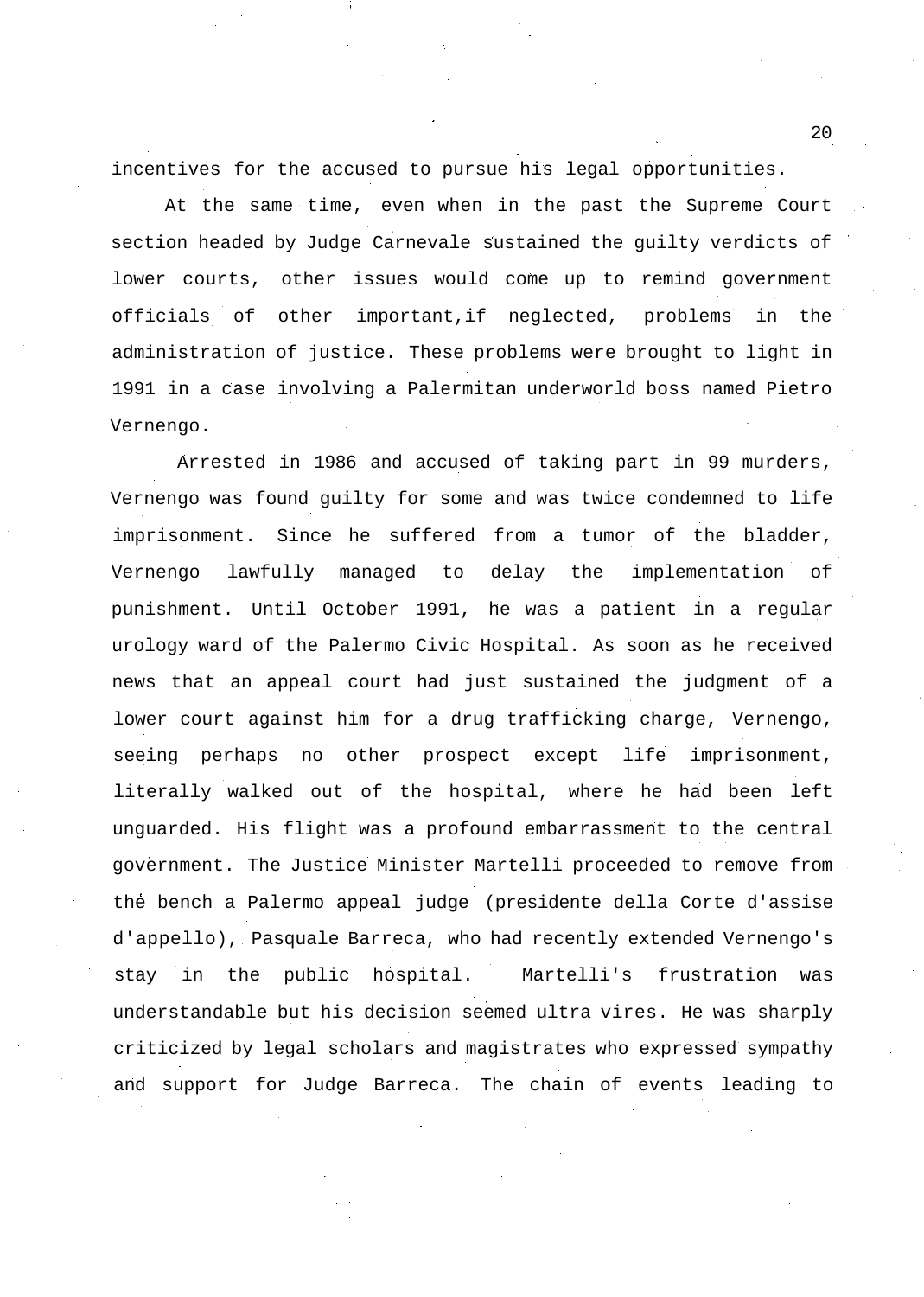Vernengo's flight from the hospital was more complex than that suggested by Judge Barreca and less conspiratorial than that suggested by the Justice Minister and the media commentators.

First, soon after Vernengo's flight, the search was on for how many convicted underworld figures were passing time in hospital rather than in jail. But the Corriere della Sera (1991f) brought light a report written in March 1989 by then Antimafia Commissioner, Domenico Sica, that gave the search a new twist. In that two-year old report, Sica had drawn attention to the fact that far too many convicted mafiosi were spending far too much time in hospital and not enough time in jail. Vernengo was one of them. Sica had wondered if all of them really needed hospitalization and extensive medical tests. He had urged action by the competent authorities. Sica's report, however, had not been acted upon by either the Socialist Justice Minister or the DC Interior Minister of the time, Giuliano Vassalli and Antonio Gava, respectively. It is not clear why they took no action. Other problems in the administration of justice were exposed.

Vernengo did indeed have a tumor of the bladder, requiring medical care. Imprisoned in the Palermo Ucciardone Penitentiary, he was expected to receive medical attention in its infirmary. Here problems connected with the administration of penal institutions surfaced. While huge sums of money had been spent to equip the Ucciardone prison for the megatrials of the 1980s, little or no money had been set aside to improve the penitentiary infirmary. Since Vernengo could not be adequately cared for in prison, he had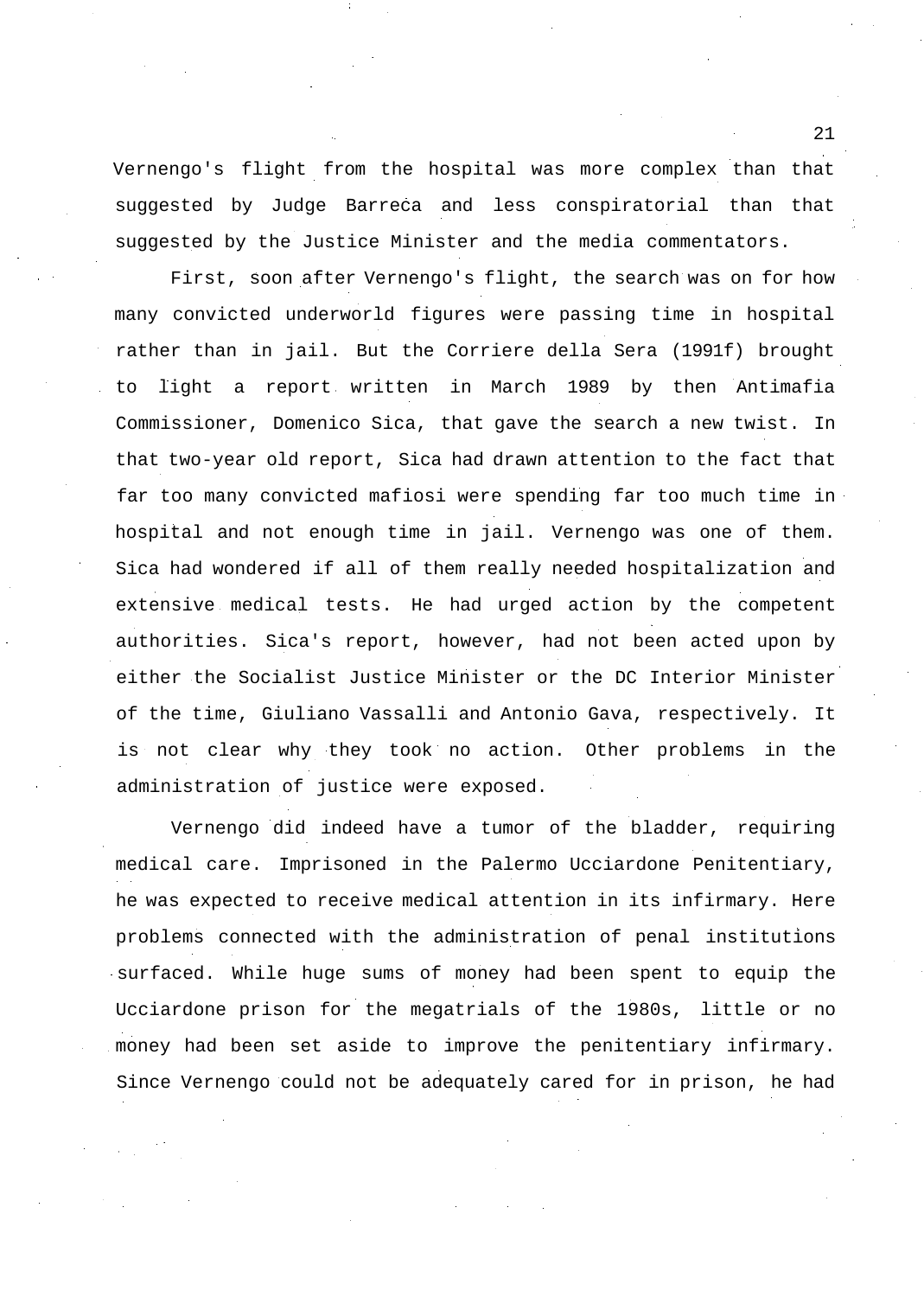been sent to the security ward for penitentiary inmates at the Palermo Civic Hospital. The problem here was that the special wing had only a twelve-bed surgical unit; the other units of the security wing had not been built yet. As late as December 1991 it was still not clear which level of government —regional or central— should fund the construction project. As a result, the hospital assigned Vernengo to the regular urology department of the hospital, where he remained a patient for some years. Magistrates were familiar with the particular circumstances of this case and approved of the arrangement. What Judge Barreca did was to uphold the earlier judicial decision. In so doing, however, he interpreted recently issued precautionary detention measures by the government as not applicable to ongoing cases like Vernengo's. Here was another problem. Barreca felt to be under no obligation to apply the new regulations retroactively, and his interpretation brought him on a collision course with the justice minister. The case revealed yet another problem still not resolved: why Vernengo was without police guard or surveillance in the hospital and who - - judge, police station or hospital director — should be held responsible for this omission. Commentators unbridled their imagination to search for a directing mind orchestrating the failure of the justice system, but it is easier to see how and why complexly nested problems in the administration of justice itself served to reduce the punishment of crimes.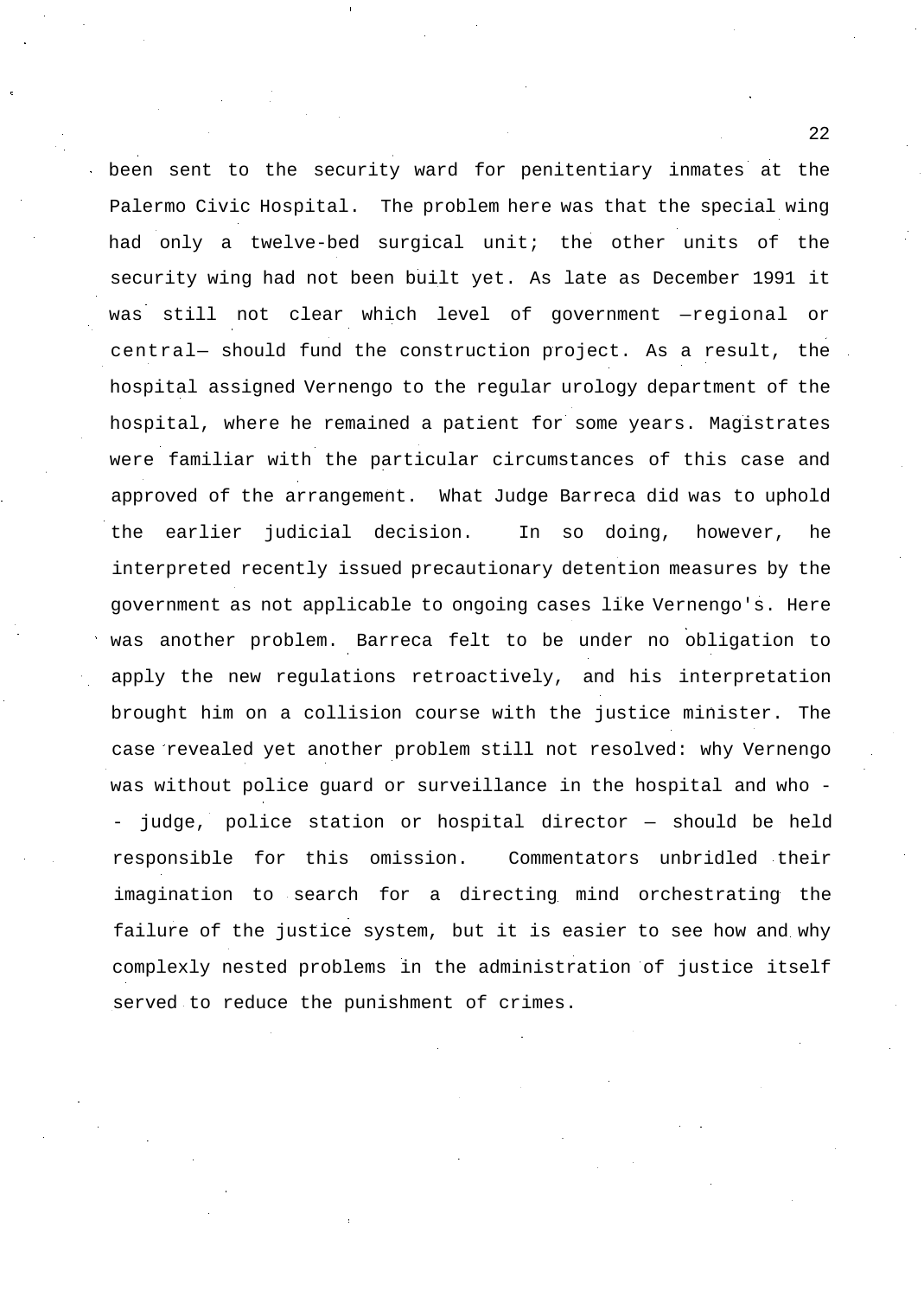### **A NEW ANTICRIME POLICY**

Falcone became the director of penal affairs of the Justice Ministry in Rome and an close aide to Justice Minister Martelli in March 1991. In retrospect, it now seems clear that Falcone's move to the Justice Ministry was the beginning of the new anticrime policy that emerged by November 1991. Not that he was the only artificer of the new policy (Pirani, 1991). But he had been enticed to leave Palermo on the promise, made by Martelli, that he would have considerable latitude in helping to fashion a more appropriate institutional response to the mafia problem. Falcone was attracted by Martelli's "decisionism" as Justice Minister. Personalities and decisionism aside, there were other factors that pressed for a new anticrime approach. By 1991 there was widespread recognition among high government officials that the work of the Antimafia Commissioner had not, after 9 years, produced the desired results. Other events of the year, including the August murders of Cassation magistrate Antonio Scopelliti in his native Calabria and of Libero Grassi in Sicily, gave renewed vigor to the preparatory work for the new policy. This initiative, which emerged by the fall, called for the creation of a special, parallel, system of public administration to handle law enforcement and judicial investigations against the mafia. It was made up of two units: 1) an antimafia investigative directorate [Direzione Investigativa Antimafia] (DIA), and 2) a national antimafia procurator's office [Direzione Nazionale Antimafia] (DNA).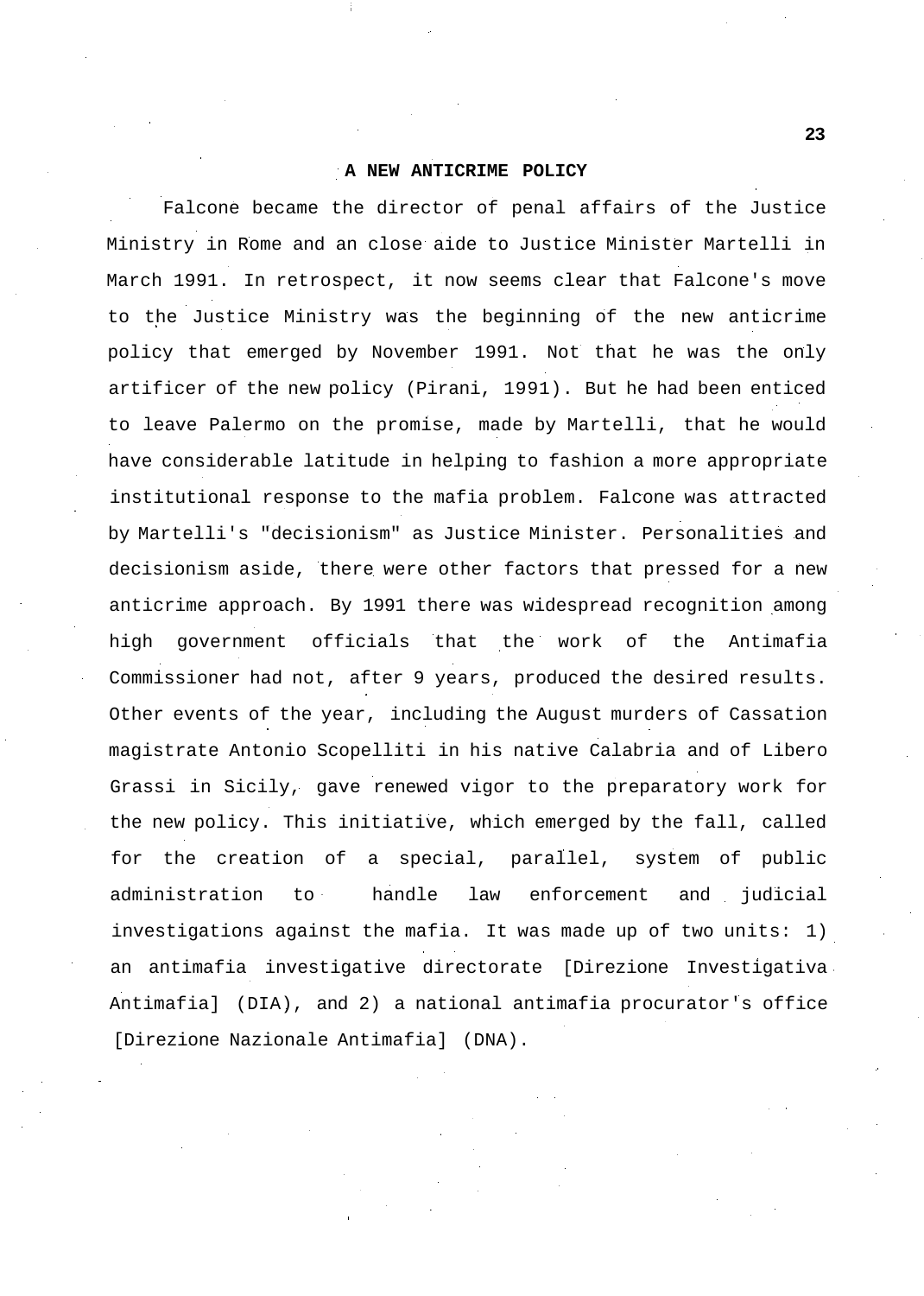# The Antimafia Investigative Directorate (DIA)

The creation of the office of the Antimafia Investigative Directorate (DIA) was an attempt to overcome problems in law enforcement agencies and to direct organized crime investigations. Opposition to its creation was especially strong among high carabinieri officials who feared that their own specialized antimafia intelligence unit would have to be disbanded. The carabinieri (L'Arma dei carabinieri) relented when Interior Minister Scotti named a carabinieri general to head DIA, Giuseppe Tavormina. In a balancing act, a very able police (polizia) official and former head of Criminalpol was named as vicedirector, Gianni De Gennaro. The former is Sicilian; the latter, Calabrian. Together, they are expected to supervise and give focus to the work of especially selected, and highly trained, special agents whose number is expected to be between 3,000 and 5,000. DIA will have four main operative field stations located strategically in Palermo, Reggio Calabria, Naples, and Milan. The annual operating budget was initially set to be 2,000 billion lire.

DIA will be responsible to a General Council for the Fight against Organized Crime (Consiglio generale per la lotta alla criminalita organizzata) , chaired by the Interior Minister and made up of the chief of police, the commandants of the carabinieri and the excise police (guardia di finanza), the Antimafia Commissioner, and the chiefs of two intelligence agencies (SISMI and SISDE). The General Council is expected to impart DIA with the broad policy objectives of the government. Operationally, however, DIA and its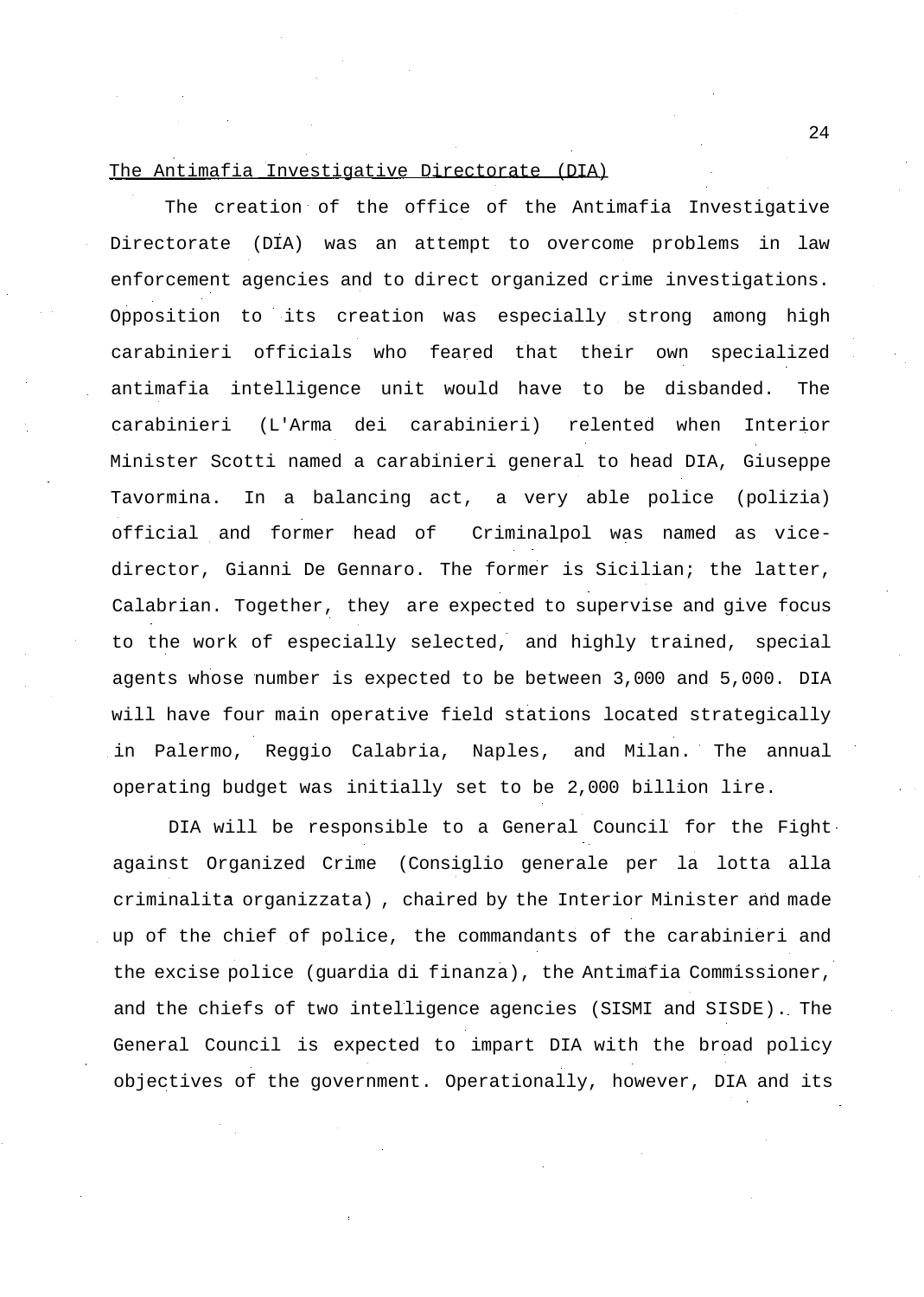special agents, presumably now being selected and in training, are expected to be the investigative arm of the teams of magistrates making up the other new organization. Government officials and news media people have popularized DIA as a kind of Italian FBI.

## The National Antimafia Directorate (DNA)

As the National Antimafia Directorate (DNA) was taking shape, magistrates expressed considerable reservations about the parallel judicial system being set up to combat organized crime. The reservations expressed were many and much nuanced. They were grounded in three fundamental concerns: 1) the DNA or Superprocura would be too dependent on the political executive, a grave danger to a judiciary already highly politicized; 2) it would come into jurisdictional conflict with the regular judicial administration; and 3) it would undermine the already difficult implementation of the new code of criminal procedure which does not contemplate a special branch of the judiciary implied by the creation of the Superprocura (Geraci, 1991; La Stampa. 1991c). Support for the new special judicial branch was grounded in the argument advanced by, among others, the Florence Procurator that the DNA

will make it possible to undertake more effective investigations of mafia power and its plans. The basic idea is to oppose expert and skilled criminals with inquiring magistrates endowed with a high degree of professionalism and organization (Pier Luigi Vigna, quoted in Corriere della Sera 1991g).

consentira di svolgere indagini piu organizzate contro il potere mafioso che agisce in modo programmato. L'idea di fondo è quello di contrapporre investigatori con alta<br>professionalità ed organizzazione, a delinguenti organizzazione, a delinquenti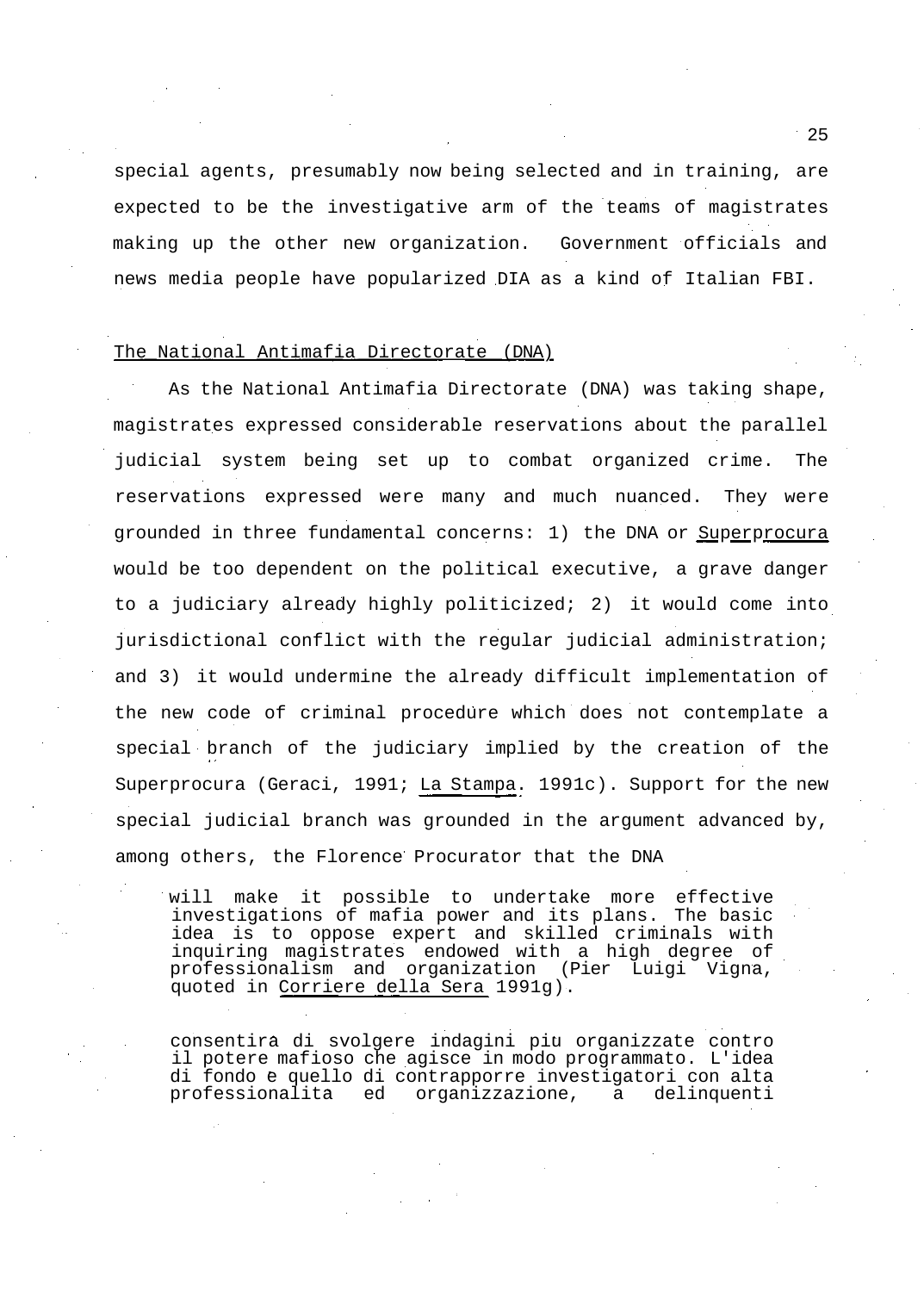specializzati e lucidi (Pier Luigi Vigna in Corriere della Sera. 1991g).

With a decree-law in November 1991, expected to be approved by Parliament by January 18, 1992, the central government began to give shape to the new judicial institution. The DNA central office is placed under the jurisdiction of the Chief Procurator of Cassation. The DNA is headed by a National Antimafia Procurator, assisted by a team of 20 magistrates — all to be named, not by the government, but by the Superior Judicial Council, the selfregulating body of magistrates. Special teams of DNA investigating magistrates will be set in 26 regional or special-district procure, and their exclusive and only mandate is to investigate and prosecute elements of the criminal underworld. This will concentrate the work now done among the 159 regular procure At the same time, all the judicial districts will be given additional support staff. Both the DNA Office or Superprocura and the specialdistrict teams of antimafia magistrates —once set up—-will have at their disposal about 80 billion lire a year to finance their operation.

#### **CITIZENS BETWEEN THE STATE AND THE CRIMINAL UNDERWORLD**

While a primary concern of central government officials was how to respond effectively to the threat posed by the criminal underworld, a Censis report published in December 1990 revealed that the major concern of Italian citizens lay elsewhere. Health care, education, public transportation and postal service were at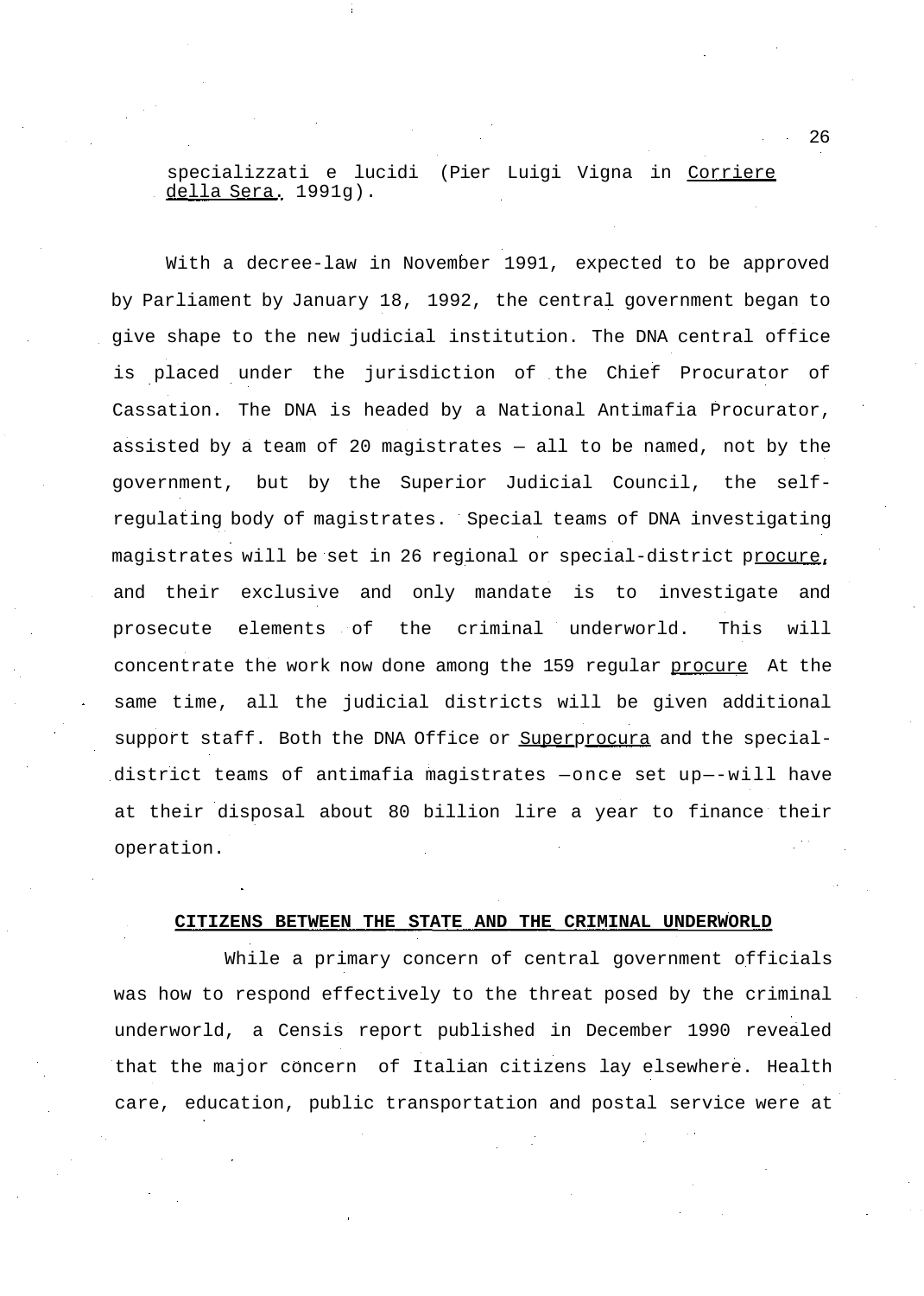the top of a general dissatisfaction with the public service delivery system (cited in Corriere della Sera, 1990). In a subsequent public opinion survey, made known in March 1991, health care continued to be at the top of people's worries; only 11 percent of the respondents viewed organized criminality as a major problem (cited in Ruffolo, 1991). Italian citizens appeared to restrict themselves to the sanctuary of their parish churches and their homes or apartments — fortified with armoured doors, by those who could afford them -— and to circles of relatives and friends. They sought to throw a protective distance between themselves and both police and gangsters. Libero Grassi knew the risks he took when he decided to stand up to racketeers.

The favourable response in the South to the June referendum on the preference vote may be interpreted . as an encouraging reaction against machine politics and boss rule. But an unmistakably strong reaction against the criminal underworld in 1991 came from a small town near Messina, Capo d'Orlando. There the local merchants overcame the logic of collective inaction that seems to prevail in the large urban areas of Naples, Palermo and Reggio Calabria. They organized themselves into an association, Acio (Associazione dei commercianti orlandini) to fight the racket industry. In the end, they pressed charges against two bands competing to impose a shakedown racket on the local economy. By the end of November 1991, a regular tribunal found fourteen defendants guilty as charged.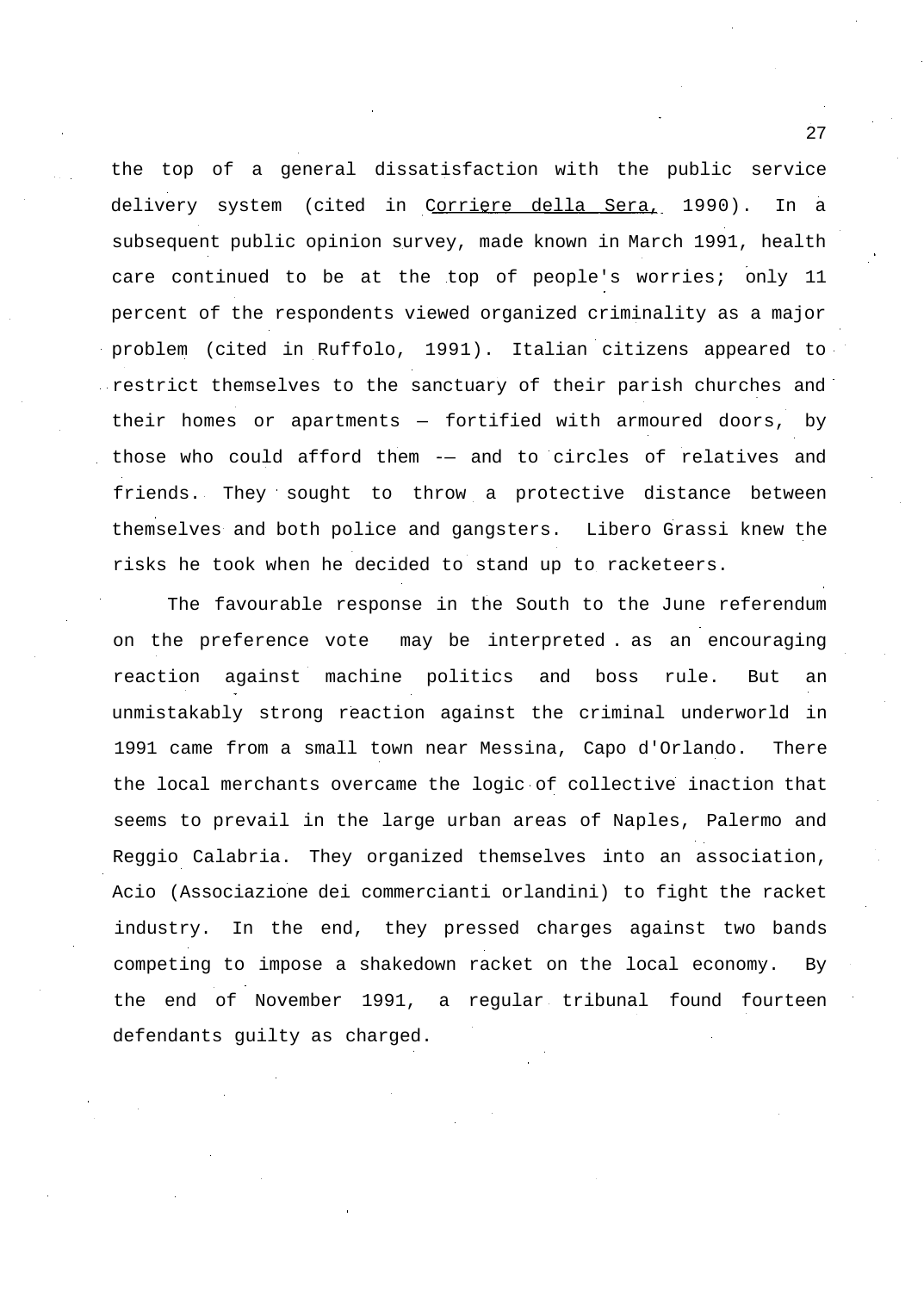### **CONCLUSIONS**

The 1990s began with the instrumentalities of government engaged in a losing battle with the criminal underworld. In some towns, the interpenetration between the inlaw and outlaw regimes had become such that it was difficult to distinguish between them. Three developments in 1991 offered some scintillas of hope: the results of the referendum on preference voting; the collective action undertaken by the merchants of Capo d'Orlando, backed up in that particular instance by the regular law-enforcement and justice system; and the new antimafia policy instruments set up by the national government. Will the year 1992 be a turning point in the fight against violence, boss rule and machine politics?

It is hard to be optimistic. As long as opportunities for criminal activities exist, and as long as people are locked into institutional arrangements that offer little prospects for legally pursuing individual and collective opportunities, it is difficult to anticipate positive changes. The greatest disappointment may, therefore, come from the new government initiative. DIA and DNA have built up expectations that they cannot match in practice. If they work to make the fast lane of crime more costly to professional criminals and discourage others from entering it, they will have succeeded as deterrents. But the criminal underground cannot easily be dried up or eradicated by government fiat. Moreover, there are too many res incoqnitae in DIA and DNA and the experience of past anticrime initiatives — and indeed of previous agencies and institutions of "special administration" in Italian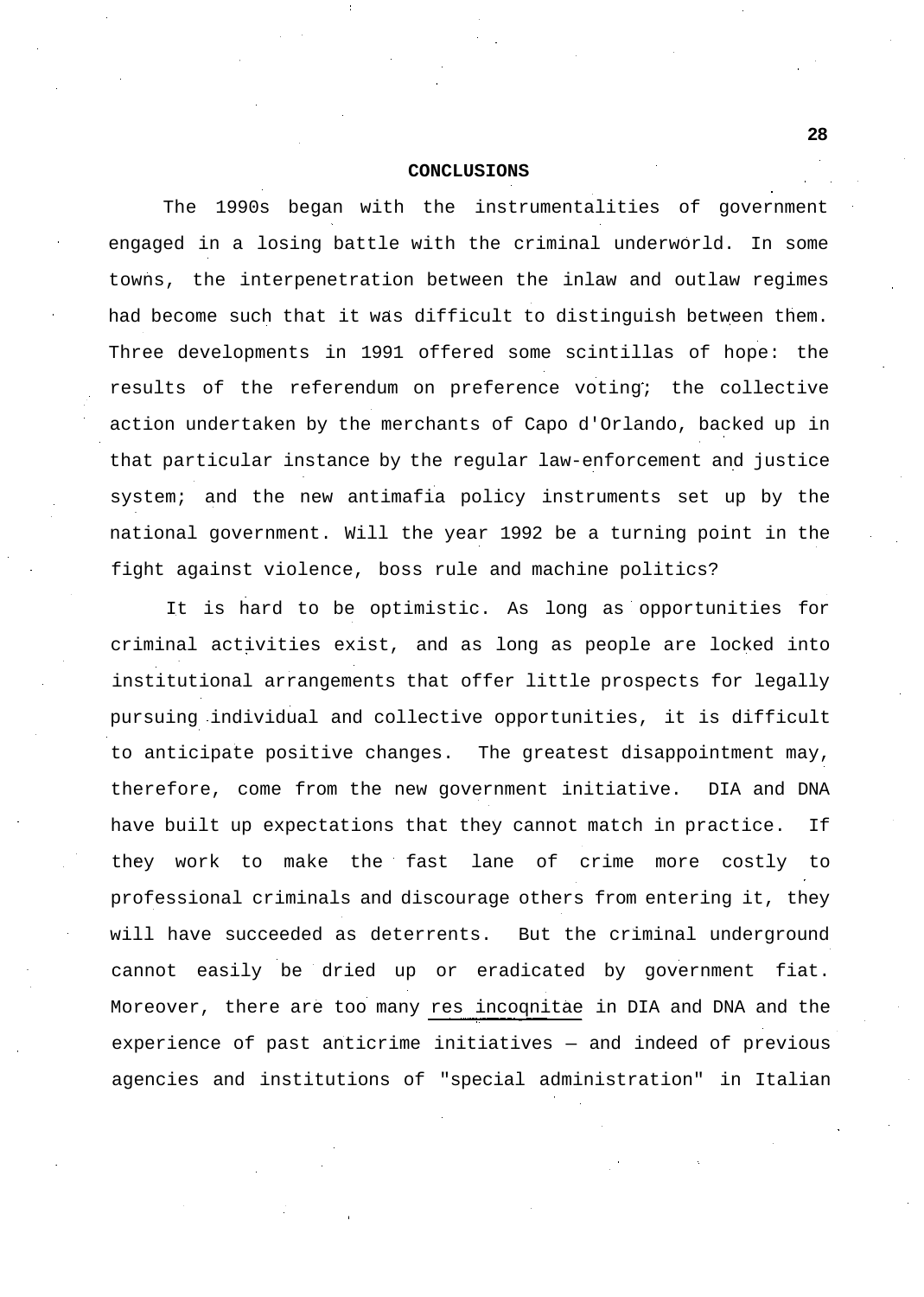history (see Germino and Passigli, 1968: chap. 6) —- does not encourage optimism. But, to paraphrase somewhat what was said elsewhere (Sabetti and Catanzaro, 1991:7), Italy, which confounded its critics and became an industrial nation, may yet amaze its critics again and come to terms with its own political problems and have its share in the shaping of a new law and order for itself and for Europe.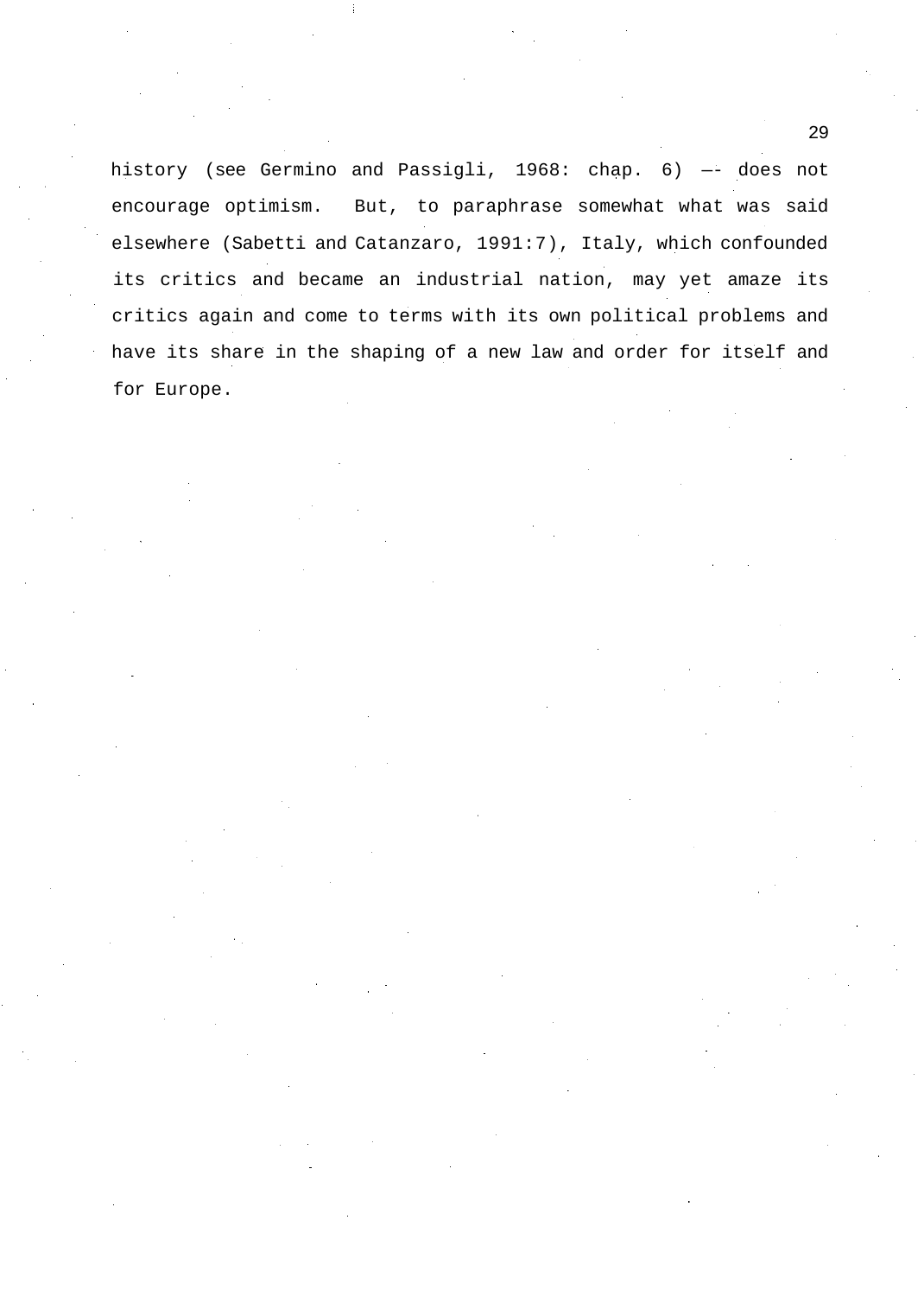\*Participation in a Liberty Fund Colloquium on "Liberty and Progress in the Early XlXth Century Italian Economic Thought", organized by Domenico da Empoli and held at Reggio Calabria in September 1991 provided an opportunity to research the topic in Calabria and Sicily, help which I wish to acknowledge. I also wish to express my appreciation to the Italian Culture Institute of Montreal and to Michelguglielmo Torri of the University of Turin for obtaining bibliographic sources used in this chapter.

### **LIST OF REFERENCES**

Alexander, H. E. and G. E. Caiden (eds.) (1986) The Politics and Economics of Organized Crime. Lexington, Mass.: Lexington Books.

Bolzoni. A. (1991a) "Catania. Il giudice fruga nell'urna. Ora l'inchiesta punta su Gunnella." La Repubblica 25 June: p.7.

Bolzoni, A. (1991b) "Non e stato il boss Madonia a far uccidere Libero Grassi." La Repubblica 5 October: p.6.

Cecchini, M., P. Vasconi, S. Vettraino (eds.) (1991) Estorti & Riciclati. Libro bianco della Confesercenti. Milan: F.Angeli.

Chianura,C. (1991). "La Piovra, esercito d'occupazione. La Repubblica 25 April:p. 9.

Chinnici, G.and U. Santino (1989) La violenza programmata. Omicidi e guerre di mafia a Palermo dagli anni '60 ad oggi. Milan: Franco Angeli.

Chubb, J. (1982) Patronage, Power & Poverty in Southern Italy. New York: Cambridge University Press.

Cloward, R.A. and L. E. Ohlin (1960) Delinquency and Opportunity: A Theory of Delinquent Gangs. New York: Free Press.

Cordeau, G. and P. Tremblay (1989) "The Occupational Hazard of Doing Crime." Paper. Montreal: McGill University Department of Sociology.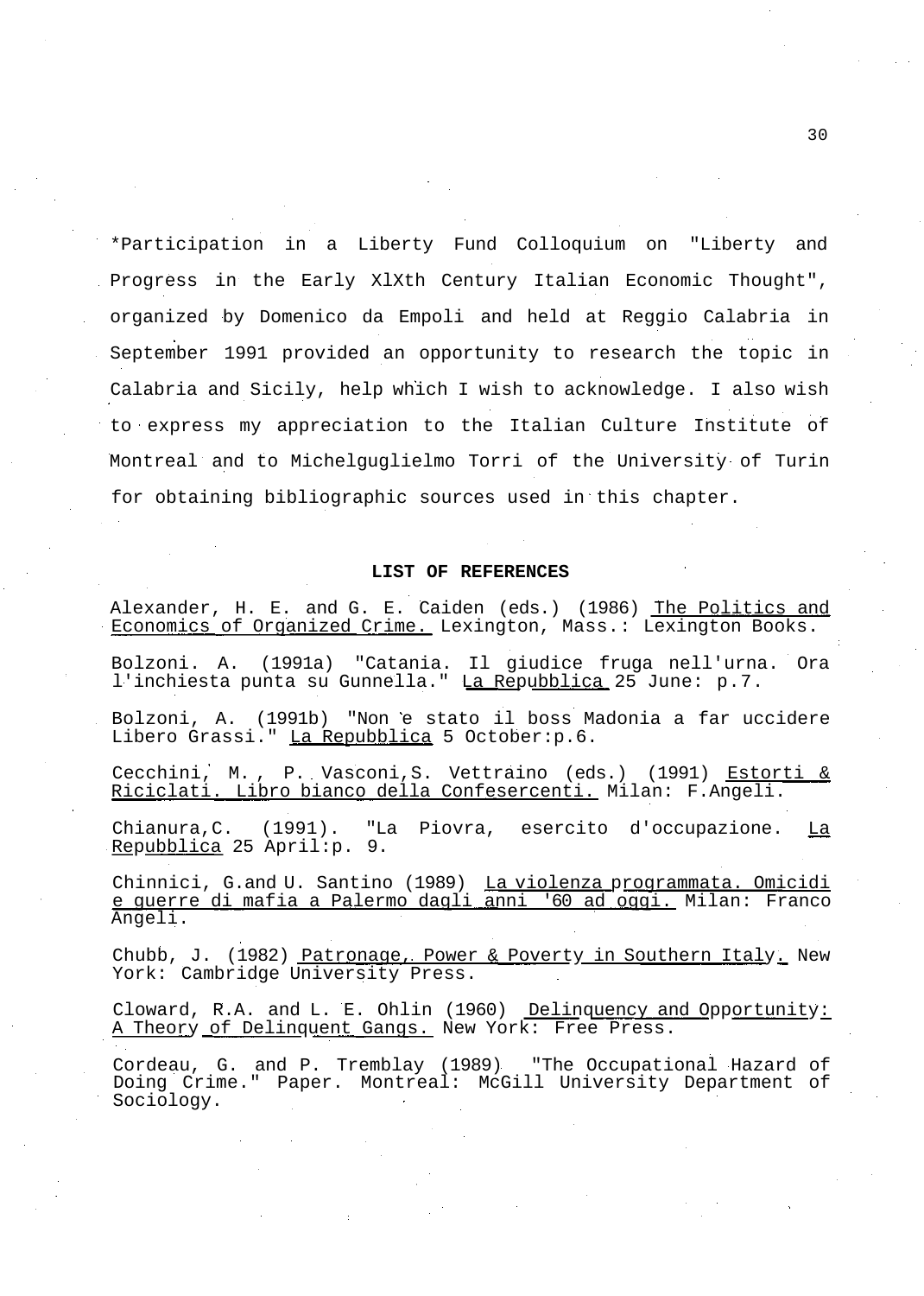Corriere della Sera (1990) "Rapporto Censis. Una gran voglia di dire basta," 8 December: p. 13.

Corriere della Sera (1991a) "L'agonia da mafia, paralisi contagiosa" . 4 April: p. 10.

Corriere della Sera (1991b) "Referendum: Il vento del Sud rovescia le previsioni." 11 June: p.7.

Corriere della Sera (1991c) "Mafia, mafia, solo sciocchezze." 2 October: p.11.

Corriere della Sera (1991d) "Io (Libero Grassi), industriale di Palermo, mi ribello alle tangenti." 11 January: p.13.

Corriere della Sera (1991e) "Carnevale scarcera sei boss." 30 October: pp. 1, 11.

Corriere della Sera (1991f) "Marzo 1989 Sica denuncia: ricoveri regalati." 17 October: p.2.

Corriere della Sera (1991g) "Bertoni: Superprocura come la cupola." 27 October: p. 11.

Ericson, R.V. (1982) Reproducing Order: A Study of Police Patrol Mork. Toronto: University of Toronto Press.

Falcone, G. (1991) . (In collaborazione con Marcelle Padovani) Cose di Cosa Nostra. Milan: Rizzoli.

Geraci, V. (1991) "Il progetto di 'Superprocura': Perche quel no dei giudici. Giornale di Sicilia 1 November: p. 2.

Germino, D. and S. Passigli (1968). The Government and Politics of Contemporary Italy. New York: Harper & Row.

Giornale di Sicilia (1991a). "La tangente non conosce confini." 8 December, p. 15.

Giornale di Sicilia (1991b) "Caccia ai bugiardi di Stato: La Procura accusa, la polizia replica, il giallo resta." 6 October: p.l.

Libonati, M. and H. Edelhertz (1991). "Study of Property Ownership and Devolution in the Organized Crime Environment." (Report). Philadelphia: Organized Crime Research Program, Temple University School of Law.

Lindblom, C.E. (1977) Politics and Markets. The World's Political-Economic Systems. New York: Basic Books.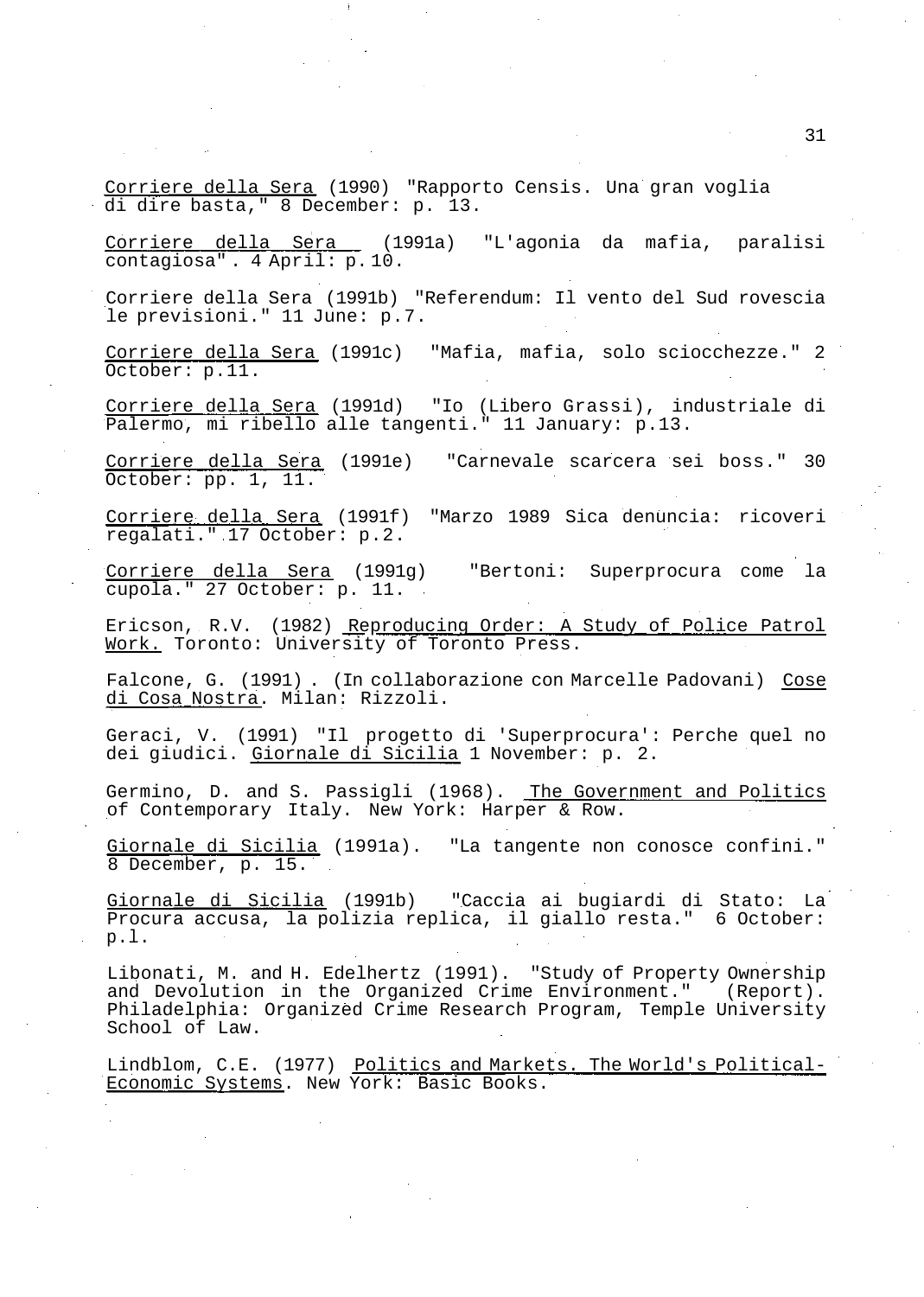Manno, M. (1991). "Falcone: difficile bloccare i soldi della mafia." Corriere della Sera 28 April: p. 11.

Mastrogiacomo, D. "Notte di contrabbando." La Repubblica, 4 May: p. 23.

Miller, R., D.M. Benjamin, D.C. North (1990). The Economics of Public Issues. 8th ed. New York: Harper & Row.

Il Mondo (1991) "Piovra: Padrona, dell'Economica.Tutte le attivita lecite città per citta." 11 November: pp. 32-43.

Pirani, M. (1991) "Ma contro Cosa nostra occorrono superuomini. E Falcone chiede procure anti-mafia e una FBI italiana." La Repubblica 3 October: p. 9.

La Repubblica (1991) "I bugiardi di Palermo: Il capo della Procura accusa lo staff di Scotti." 4 October: pp. 1-3.

Reuter, P. and J. Rubenstein (1978) "Fact, Fancy and Organized Crime." The Public Interest 53 (Fall): pp. 45-76.

Ruffolo, M. (1991) "Anno 1991: fuga della societa." La Repubblica 9 March: p. 20.

Sabetti, F. (1984) Political Authority in a Sicilian Village. New Brunswick, N.J.: Rutgers University Press.

Sabetti, F. (1989) "La lotta alia mafia tra istituzioni e società." In <u>Politica in Italia</u>. Edizione '89. A cura di R. Catanzaro and R. Nanetti. Bologna: Il Mulino, pp. 267-295.

Sabetti, F. (1990) "The mafia and the antimafia: moments in the struggle for justice and self-governance in Sicily." In R. Nanetti and R. Catanzaro, eds., Italian Politics: A Review vol 4. London: Pinter Publishers, pp. 174-195.

Sabetti, F. and R. Catanzaro (1991) "The 1989 events in perspective: the end of an era or the past as the future?" In F. Sabetti and R. Catanzaro, eds., Italian Politics: A Review vol. 5. London: Pinter Publishers, pp. 1-7.

Santino, U. (1988) "The financial mafia: The illegal accumulation of wealth and the financial-industrial complex." Contemporary Crises 12: pp. 203-243.

Santino, U. and G. La Fiura (1990) L'Impresa mafiosa. Milan: Franco Angeli.

Scalfari, E. (1991) "Beffe e sberleffi allo Stato pupazzo." La Repubblica 19 October: pp.1, 6.